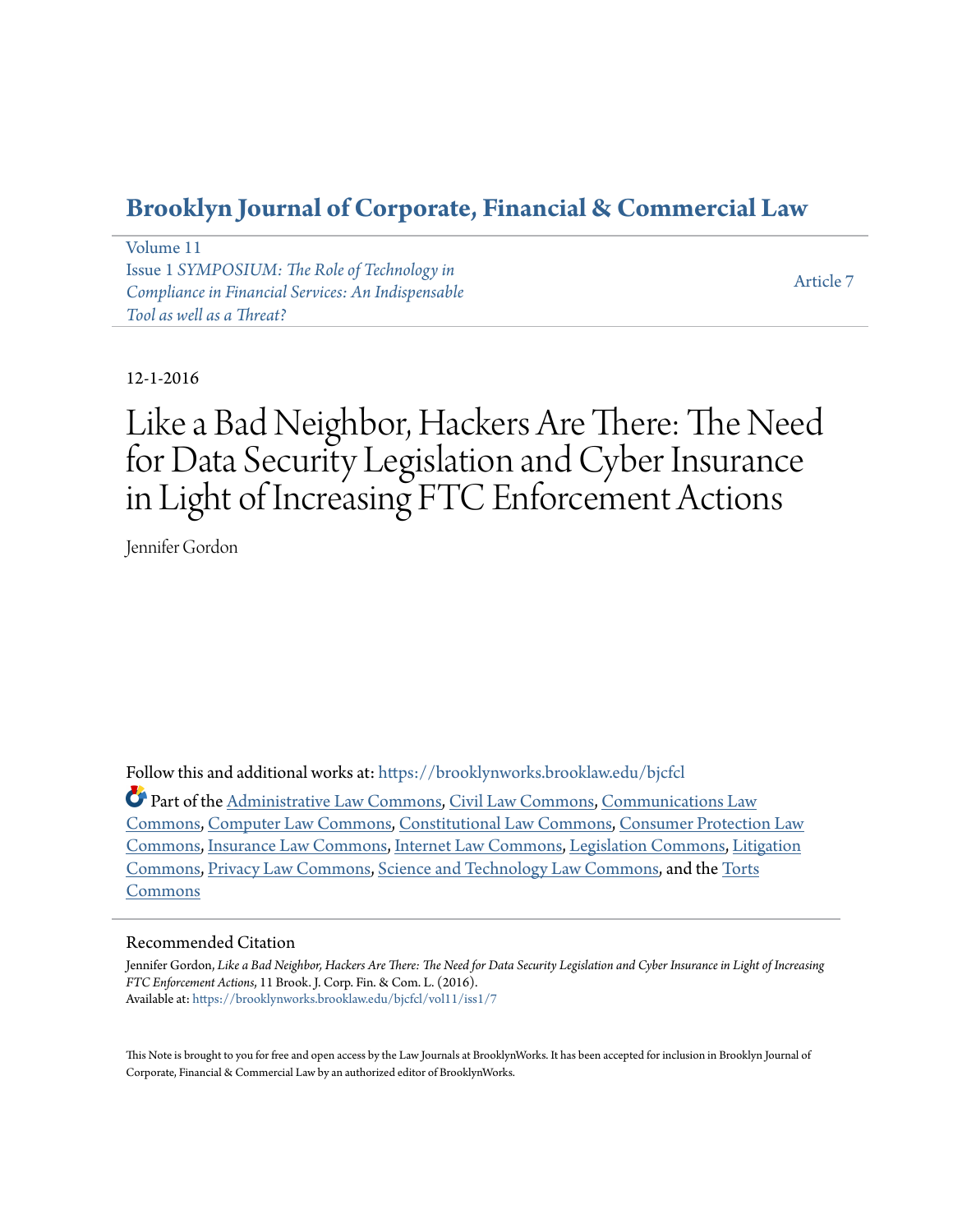# **NOTES**

# **LIKE A BAD NEIGHBOR, HACKERS ARE THERE: THE NEED FOR DATA SECURITY LEGISLATION AND CYBER INSURANCE IN LIGHT OF INCREASING FTC ENFORCEMENT ACTIONS**

### **ABSTRACT**

*Privacy has come to the forefront of the technology world as third party hackers are constantly attacking companies for their customers' data. With increasing instances of compromised customer information, the Federal Trade Commission (FTC) has been bringing suit against companies for inadequate data security procedures. The FTC's newfound authority to bring suit regarding cybersecurity breaches, based on the Third Circuit's decision in FTC v. Wyndham Worldwide Corp., is a result of inaction—Congress has been unable to pass sufficient cybersecurity legislation, causing the FTC to step in and fill the void in regulation. In the absence of congressional action, this self-proclaimed authority is improper. This Note proposes that Congress enact a law giving the FTC actual authority to regulate data breaches. Thereafter, the FTC should use its rulemaking authority to establish procedural data security guidelines for companies to follow; this Note offers procedural guidelines for the FTC to enforce. It is necessary for companies to know how to protect themselves against FTC enforcement actions. As cyber risk is burgeoning, as self-regulation has proven insufficient, and as the FTC is continuously bringing suit against companies for inadequate data security, it is further necessary for companies to obtain stand-alone cyber insurance to protect themselves in the modern marketplace.*

#### **INTRODUCTION**

As hackers are constantly attacking companies for their customers' data and their corporate intelligence, privacy has come to the forefront of the technology world.<sup>1</sup> The Federal Trade Commission (FTC) has been increasingly bringing suit against companies that it deems to have inadequate data security procedures.<sup>2</sup> Although the FTC currently reigns over more territory than any other agency that deals with privacy,  $\frac{3}{3}$  it is now necessary

<sup>1</sup>*. See* Stephen H. Jett, *Corporate Boards Beware: The FTC is Watching*, PRIVACY & DATA SECURITY INSIGHT (Sept. 28, 2015), http://www.privacyanddatasecurityinsight.com/2015/09/corp orate-boards-beware-the-ftc-is-watching/?utm\_source=feedburner&utm\_medium=feed&utm\_cam paign=Feed%3A+PrivacyAndDataSecurityInsight+%28Privacy+and+Data+Security+Insight%29.

<sup>2</sup>*. See* Daniel J. Solove & Woodrow Hartzog, *The FTC and The New Common Law Of Privacy*, 114 COLUM. L. REV. 583, 588 (2014).

<sup>3</sup>*. Id.*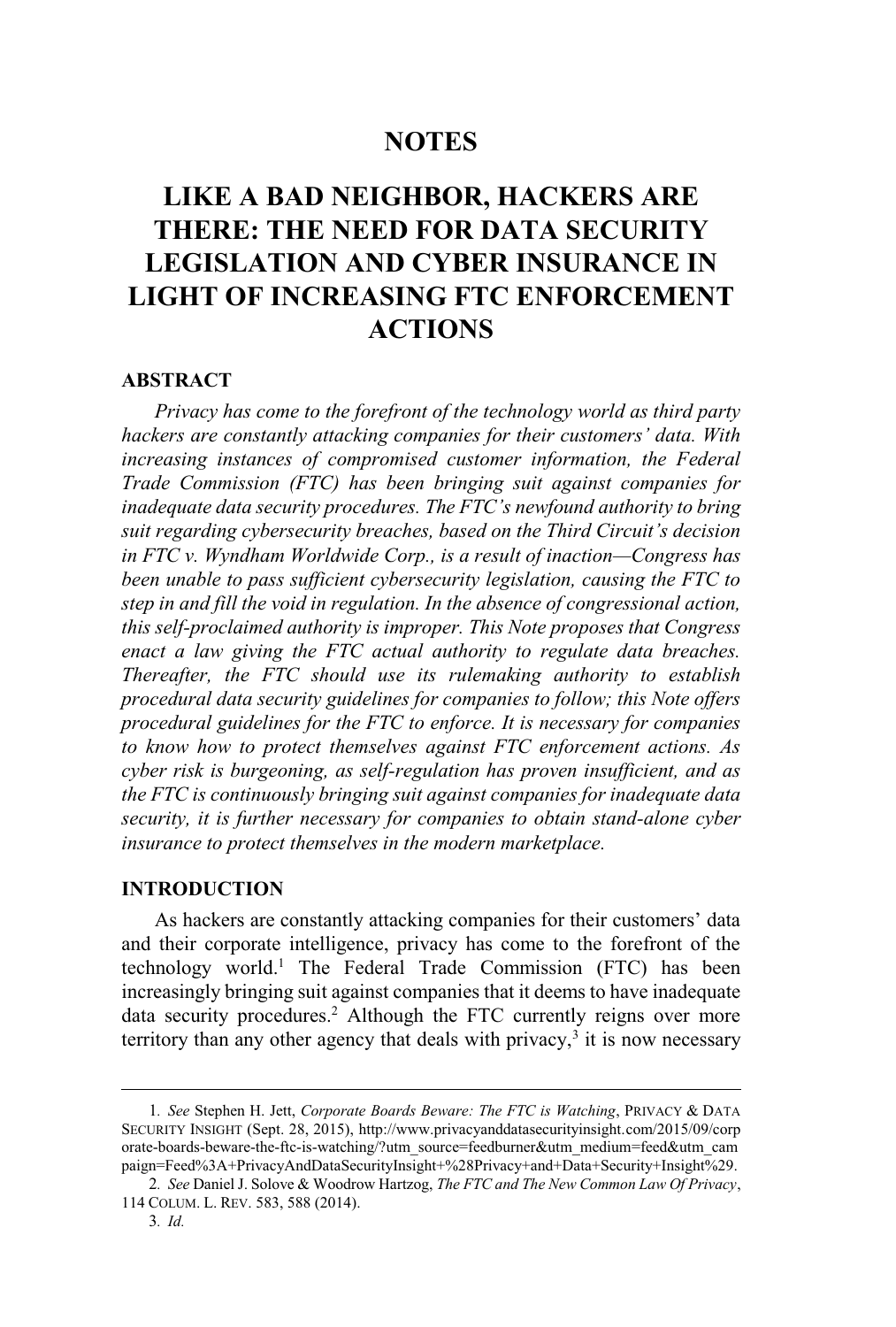for Congress to take control and enact legislation to direct the way in which companies set their cybersecurity practices by giving regulatory authority to the FTC; the FTC's regulation of cybersecurity in the absence of legislation is improper. Given the increase in the FTC's regulation, it is essential for the FTC to provide guidance to companies on how to protect themselves, and their customers, from a data breach.<sup>4</sup> As cyber risk<sup>5</sup> is burgeoning, and as self-regulation has proven insufficient, it is necessary that companies obtain cyber insurance and that courts uniformly recognize such insurance as sufficient.

The year 2014 demonstrated to the world the immense and inherent cyber risk that companies face with cases including *In re Target Corporation Customer Data Security Breach Litigation, Financial Institution Cases*, *FTC v. Wyndham Worldwide Corp.*, 6 and many more. Companies are currently facing not only private civil actions in response to security breaches,<sup>7</sup> but also potential "governmental and regulatory investigations, fines, and penalties,"<sup>8</sup> primarily led by the FTC. As cyber risks are causing first party losses, as well as third party losses.<sup>9</sup> the expenses due to these lawsuits have grown exponentially. In its 2014 study on the costs of data breaches, the Ponemon Institute found that the average breach in the United States costs an

7*. See* JUDITH H. GERMANO & ZACHARY K. GOLDMAN, CTR. ON LAW AND SEC., N.Y. UNIV. SCH. OF LAW, AFTER THE BREACH: CYBERSECURITY LIABILITY RISK 1 (2014).

8. Roberta D. Anderson, *Viruses, Trojans, and Spyware, Oh My! The Yellow Brick Road to Coverage in the Land of Internet Oz,* 49 TORT TRIAL & INS. PRAC. L.J. 529, 539 (2014).

<sup>4</sup>. "The term 'data breach' refers to 'unauthorized or unintentional exposure, disclosure, or loss of sensitive personal information, which can include personally identifiable information such as Social Security numbers (SSN) or financial information.'" Gregory J. Evans, *Regulating Data Practices: How State Laws Can Shore Up the FTC's Authority to Regulate Data Breaches, Privacy, and More*, 67 ADMIN. L. REV. 187, 190 n.16 (2015).

<sup>5</sup>. Cyber risk "generally includes any loss exposure associated with the use of electronic equipment, computers, information technology, and virtual reality." Gregory D. Podolak, *Cyber Risk Coverage Litigation Heats Up as Exposure and the Insurance Market Evolve*, AM. B. ASS'<sup>N</sup> INS. COVERAGE LITIG. (June 13, 2014), http://apps.americanbar.org/litigation/committees/insuranc e/articles/marchapril2014-cyber-risk-litigation.html.

<sup>6</sup>*. See* Thad A. Davis, Michael Li-Ming Wong & Nicola M. Paterson, *The Data Security Governance Conundrum: Practical Solutions and Best Practices for the Boardroom and the C-Suite*, 2015 COLUM. BUS. L. REV. 613, 640 (2015); *see generally In re* Target Corp. Data Sec. Breach Litig., 66 F. Supp. 3d 1154 (D. Minn. 2014); *see generally* FTC v. Wyndham Worldwide Corp., 799 F.3d 236 (3d Cir. 2015).

<sup>9</sup>*. See* Gregory D. Podolak, *Insurance for Cyber Risks: A Comprehensive Analysis of the Evolving Exposure, Today's Litigation, and Tomorrow's Challenges,* 33 QUINNIPIAC L. REV. 369, 374 (2015) (explaining that first party losses are those suffered directly by the affected company and third party claims are brought by others against the compromised company); *see* Thomas H. Bentz, Jr., *Protecting Against Cyber Risk – A Primer on Cyber Insurance*, HOLLAND & KNIGHT (Jan. 15, 2015), https://www.hklaw.com/PrivacyBlog/Protecting-Against-Cyber-Risk-A-Primeron-Cyber-Insurance-01-15-2015/ (explaining that first party losses include: forensic investigation coverage, data loss and restoration coverage, network business interruption coverage, cyber extortion coverage, and theft coverage. Third party losses include notification costs, litigation expenses, defense of regulatory proceeding costs, crisis management costs, online defamation, and copyright and trademark infringement costs).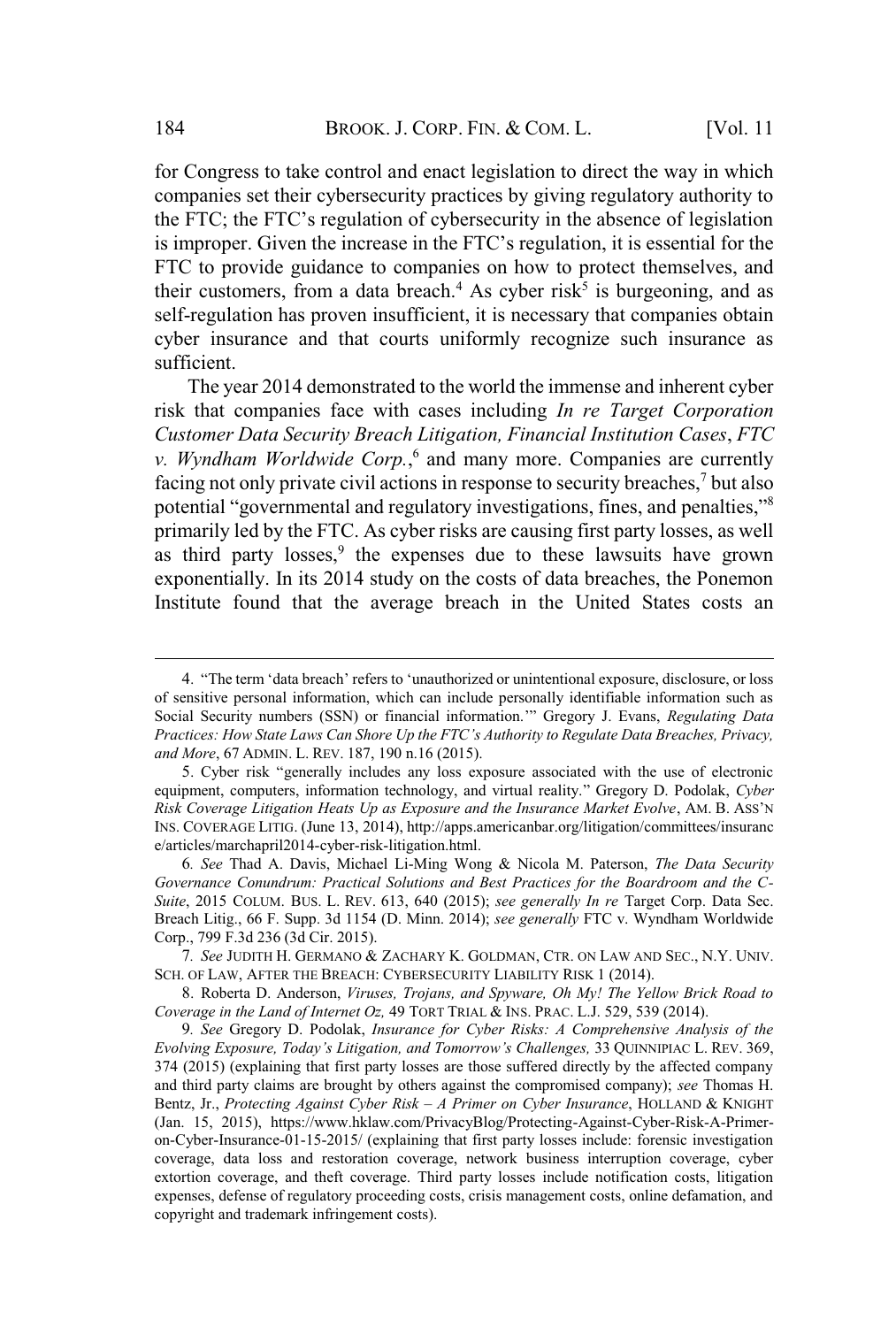organization around \$5.58 million.<sup>10</sup> Companies need to insure themselves against these  $losses<sup>11</sup>$  in order to remain competitive.

As of now, litigation surrounds the fragmented and disconnected framework of state and federal laws governing cybersecurity obligations.<sup>12</sup> Even with recent case law affirming the FTC's open-ended authority to regulate corporate privacy and data security under the Federal Trade Commission Act  $(FTCA)$ ,<sup>13</sup> the law surrounding cybersecurity and cyber breaches is far from settled. Furthermore, it is still unclear how the FTC will regulate data security and other data practices without new, guiding congressional legislation.<sup>14</sup> There is an increasing need for more guidance from Congress and a need for significant legislation on this topic. Cybersecurity needs concrete  $laws<sup>15</sup>$  and regulations similar to the data security legislation in the financial and health industries.

Part I of this Note provides an overview of the current state of cyber crime and discusses the increasing threat of cyber attacks by hackers. Part II discusses the FTC and its current regulations and heightened authority over security breaches; therein this Note argues that, as of now, in the absence of legislation, the FTC has too broad of a power in managing these cases, even in the aftermath of *Wyndham*. Part III assesses the concept of cyber insurance and delves into the need for companies to obtain stand-alone cyber insurance coverage. Part IV of this Note argues for the clear need for congressional legislation and, in-turn, FTC regulatory guidelines for companies to follow. Part IV recommends procedural security guidelines for the FTC to enact and thereafter enforce.

# **I. THE CURRENT STATE OF CYBER CRIME**

The quantity, sophistication, and severity of cyber attacks grow worse every day.<sup>16</sup> It has become clear that there is no such thing as an

<sup>10</sup>*. See* Allison Grande, *Regulators Are Fueling Cyberinsurance Demand, Report Says,* LAW360 (Oct. 21, 2015, 7:58 PM), http://www.law360.com/articles/717044/regulators-are-fuelingcyberinsurance-demand-report-says.

<sup>11</sup>. "In the case of individuals, a data breach involves stolen 'personally identifiable information'. . . . For corporations, it can involve various forms of sensitive or confidential information such as client records, bid data, trade secrets, financial records, and litigation information." Podolak, *supra* note 5.

<sup>12</sup>*. See* GERMANO & GOLDMAN, *supra* note 7, at 2.

<sup>13</sup>*. See generally* FTC v. Wyndham Worldwide Corp., 799 F.3d 236 (3d Cir. 2015) (the court held that the FTC has jurisdiction in connection with cybersecuity matters and also has the power to regulate corporate privacy and data-security procedures pursuant to the FTCA). *See generally* Federal Trade Commission Act, 15 U.S.C. §45(a) (2012).

<sup>14</sup>*. See* Evans, *supra* note 4, at 189.

<sup>15</sup>*. See* Derek E. Bambauer, *Ghost in the Network*, 162 U. PA. L. REV. 1011, 1050 (2014); *see infra* Part IV.

<sup>16</sup>*. See* Kevin LaCroix, *Guest Post: Cyber Security, Cyber Governance, and Cyber Insurance: What Every Public Company Director Needs to Know,* THE D&O DIARY (June 4, 2014), http://www.dandodiary.com/2014/06/articles/cyber-liability/guest-post-cyber-security-cybergovernance-and-cyber-insurance-what-every-public-company-director-needs-to-know/.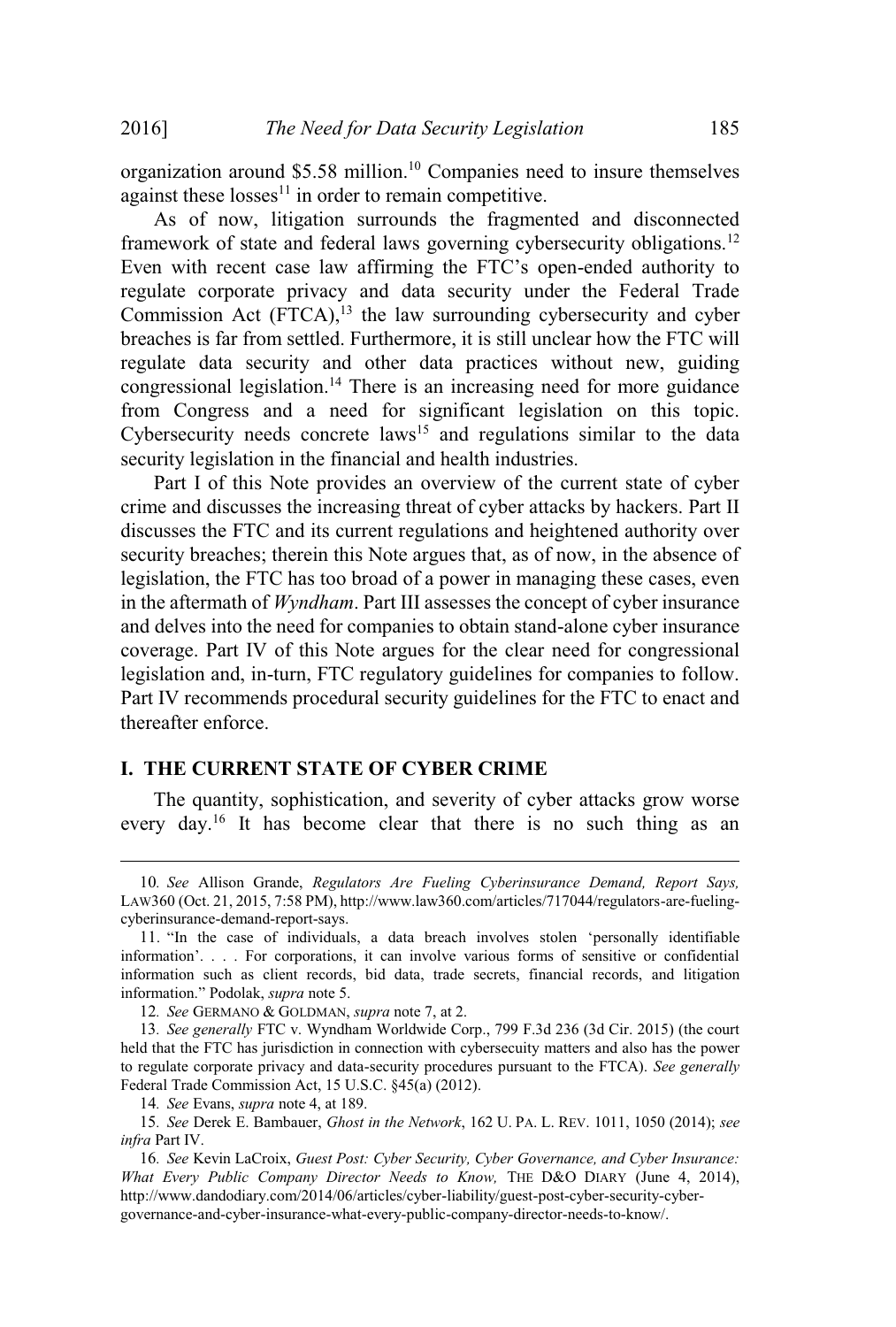"unbreachable" firewall or an impenetrable security system; no technology is immune from hacking.<sup>17</sup> As "[a]t least ninety-seven percent of Fortune 500 companies have been hacked,"<sup>18</sup> it is clear that cyber threats are a reality faced by all in our modern world. Further, the National Security Agency's director stated that "[t]he ongoing cyber-thefts from the networks of public and private organizations, including Fortune 500 companies, represent the greatest transfer of wealth in human history."<sup>19</sup> According to Forrester's annual research, at least 60% of brands were predicted to discover a breach of sensitive data in 2015, with the actual number being as high as 80% or more.<sup>20</sup>

Today the cyber crime "market" is full of highly organized groups, often connected with traditional crime groups, and is rapidly growing and continuously innovating.<sup>21</sup> This market is "full of increasingly sophisticated organizations, people, products, and methods for communicating and conducting business transactions."<sup>22</sup> Where cyber criminals originally hacked merely for small, personal gain or bragging rights, the cyber atmosphere has changed in recent years as hackers are looking for much greater gain.<sup>23</sup> Furthermore, modern software is too complex for defects to be completely eliminated and hackers can infiltrate virtually any system; $^{24}$  no matter what protections a company places on its software, no software will ever be completely secure. As this threat upsurges, market pressures have been "pushing businesses towards better cybersecurity in order to remain competitive."<sup>25</sup> In view of how significant the damage and potential liability resulting from a data breach can be, companies cannot afford to be without cybersecurity insurance.<sup>26</sup>

Even with the increase in cyber crime and the industry's acknowledgement of the need for greater cybersecurity, lawmakers have yet to pass any significant data security enforcement legislation, which has led

<sup>17</sup>. Anderson, *supra* note 8, at 532.

<sup>18</sup>. Noah G. Susskind, *Cybersecurity Compliance and Risk Management Strategies: What Directors, Officers, and Managers Need to Know*, 11 N.Y.U. J.L. & BUS. 573, 578 (2015).

<sup>19</sup>. Anderson, *supra* note 8, at 531–32 (alteration in original) (quoting DOUGLAS MAUGHAN, BILL NEWHOUSE & TOMAS VAGOUN, THE NEXT WAVE BUILDING A NATIONAL PROGRAM FOR CYBERSECURITY SCIENCE (2012), https://www.nsa.gov/resources/everyone/digital-media-center/ publications/the-next-wave/assets/files/TNW-19-4.pdf).

<sup>20</sup>. CYBERSECURITY VENTURES, CYBERSECURITY MARKET REPORT 26–27 (2015) [hereinafter CYBERSECURITY MARKET REPORT], http://cybersecurityventures.com/cybersecurity-market-repor t/.

<sup>21</sup>*. See* Lillian Ablon & Martin Libicki, *Hackers' Bazaar: The Markets for Cybercrime Tools and Stolen Data*, 82 DEF. COUNS. J. 143, 144–45 (2015).

<sup>22</sup>*. Id.* at 144.

<sup>23</sup>*. See id.*

<sup>24</sup>*. See* Bambauer, *supra* note 15, at 1020.

<sup>25</sup>. Susskind, *supra* note 18, at 594.

<sup>26</sup>*. See* Daniel Garrie & Michael Mann, *Cyber-Security insurance: Navigating the Landscape of a Growing Field*, 31 J. MARSHALL J. INFO. TECHNOLOGY & PRIVACY L. 379, 379 (2014).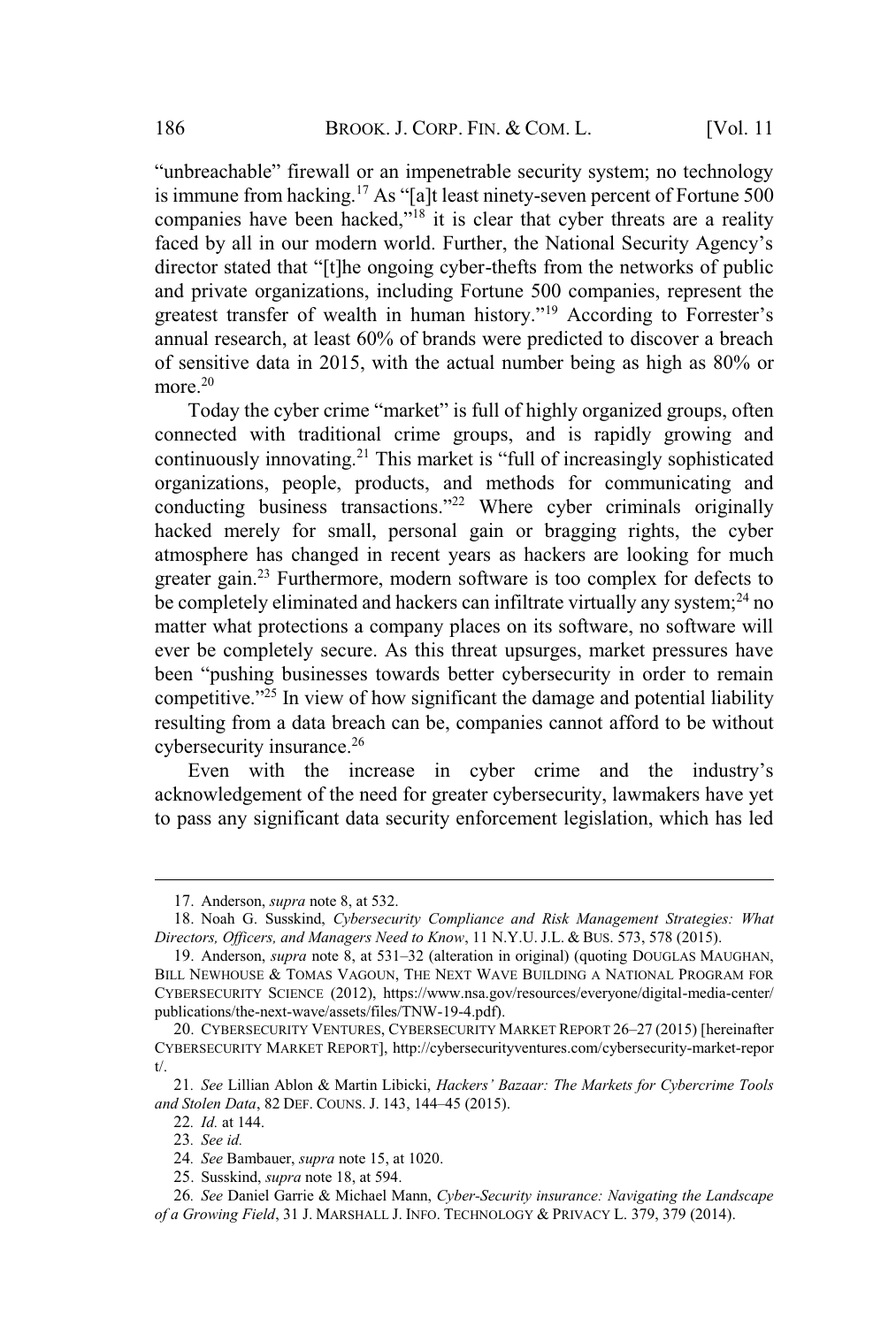the FTC to intervene and fill the void.<sup>27</sup> The FTC's data security regulation originally centered predominantly around cases of deceitful promises, but today it has developed into something much greater—the FTC is suing companies for vague promises of security, promises that hackers can easily force these companies to break.<sup>28</sup>

# **II. THE FTC AND CYBER CRIME**

# **A. THE FTC'S GROWING REGULATORY AUTHORITY UNDER THE FTCA**

While the FTC was established to ensure fair competition in commerce, the agency's powers expanded greatly with the enactment of the FTCA. The FTCA's goal was "to prohibit 'unfair or deceptive acts or practices' in addition to 'unfair methods of competition'—thereby charging the FTC with protecting consumers directly . . . . "29 The FTCA gives the FTC an amorphous privilege to broadly prohibit companies from engaging in deceptive or unfair business practices.<sup>30</sup> Unlike FTC claims for "deceptive"<sup>31</sup> practices, where companies have broken their promises, "[b]eginning in 2005, the FTC began bringing actions under the [FTCA's] unfairness prong for companies that failed to use reasonable security practices to safeguard customers' personal information."<sup>32</sup> It was not until 2015 that a court held that the FTC's authority extended to regulating data security as unfair practice.<sup>33</sup> Now, the FTC has taken the lead—it plays a central government role in data security enforcement.<sup>34</sup> The primary source of its enforcement power is Section 5 of the FTCA, which prohibits "unfair or deceptive acts or

<sup>27</sup>*. See* Zosha Millman, *After Big Win at Third Circuit in Wyndham Suit, FTC Will Continue to Regulate Data Breaches,* LXBN (Aug. 25, 2015), http://www.lxbn.com/2015/08/25/ftc-wins-bigwyndham-third-circuit/.

<sup>28</sup>*. See* Solove & Hartzog, *supra* note 2, at 636.

<sup>29</sup>. Solove & Hartzog, *supra* note 2, at 598; *see* FTC v. Wyndham Worldwide Corp., 799 F.3d 236, 243 (3d Cir. 2015) (explaining that this occurred in reaction to "several early cases [which] limited 'unfair methods of competition' to practices harming competitors and not consumers . . . Congress [then] inserted an additional prohibition in  $\frac{845(a)}{a}$  against 'unfair or deceptive acts or practices in or affecting commerce.'").

<sup>30</sup>*. See* Evans, *supra* note 4, at 201.

<sup>31</sup>. Alden Abbott, *The Federal Trade Commission's Role in Online Security: Data Protector or Dictator?*, HERITAGE FOUND. (Sept. 10, 2014), http://www.heritage.org/research/reports/2014/09/ the-federal-trade-commissions-role-in-online-security-data-protector-or-dictator. The deception only occurs when "business conduct causes tangible harm to consumers who acted reasonably and were misled." *Id.* However, this Note only concerns the "unfairness" prong.

<sup>32</sup>. Justin Brookman, *Protecting Privacy in an Era of Weakening Regulation,* 9 HARV. L. & POL'<sup>Y</sup> REV. 355, 358 (2015).

<sup>33</sup>*. FTC Held to Have Authority to Regulate Cybersecurity Practices Under Section 5 of the FTC Act*, CHADBOURNE (Sept. 24, 2015), http://www.chadbourne.com/sites/default/files/publicati ons/150924\_ftcheldauthorityregulatecybersecurity\_clientalert\_0.pdf [hereinafter *FTC Held to Have Authority*]; *see generally* FTC v. Wyndham Worldwide Corp., 799 F.3d 236 (3d Cir. 2015).

<sup>34</sup>*. See* Davis, Li-Ming Wong & Paterson, *supra* note 6, at 632.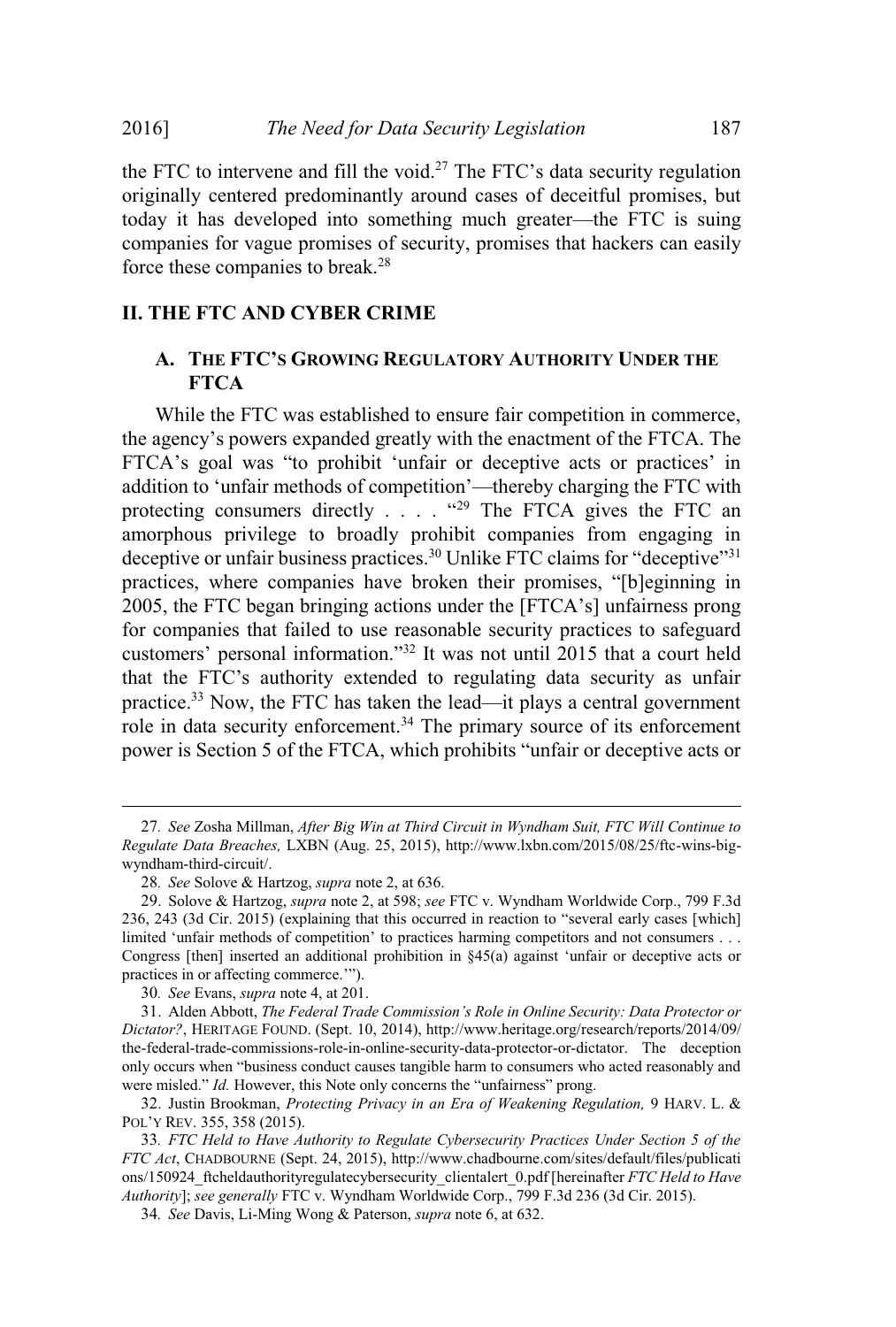practices in or affecting commerce."<sup>35</sup> The FTC views this statute "as a 'broad consumer protection mandate' that Congress intended to allow the Commission to respond to the 'unanticipated, unremunerated threats' consumers face in the marketplace."<sup>36</sup>

To prove unfairness under Section 5, the FTC must prove the following elements: "(1) an act or practice caused or is likely to cause substantial injury to consumers; (2) the injury was not reasonably avoidable by consumers; and (3) the injury was not outweighed by countervailing benefits to consumers or competition."37 In 2014, The FTC Commissioner stated that "[t]his [unfairness] standard calls for an economic analysis of the allegedly unfair business practice. The economic analysis it invites is an appropriately flexible one—incorporating not only the harms to aggrieved consumers but also any benefits to consumers or to competition more generally."<sup>38</sup> These elements, particularly the first,<sup>39</sup> are easily met and further, the reviewing court must accord substantial deference to the FTC's interpretation of the FTCA.<sup>40</sup> "The FTC has issued over 170 privacy-related complaints against companies,"41 and thus far, over the past decade, the FTC has pursued over fifty enforcement actions under its deception and unfairness authorities against companies that it considered to have "inadequate" data security practices.42

# **B. FTC V. WYNDHAM WORLDWIDE CORPORATION**

The 2015 Third Circuit *Wyndham* case is instrumental, as a court held for the first time that the FTC's "longstanding authority to regulate 'unfair methods of competition in or affecting commerce' under [Section] 5 of the [FTCA], extends to regulation of cybersecurity practices that are harmful to consumers  $\dots$   $\cdot$   $\cdot$   $\cdot$   $\cdot$   $\cdot$  In addition, the court held that the defendant Wyndham

<sup>35.</sup> Evans, *supra* note 4, at 201.

<sup>36</sup>*. Id.*

<sup>37</sup>*. Id.*

<sup>38.</sup> Abbott, *supra* note 31 (alteration in original) (citing Joshua D. Wright, Comm'r, Fed. Trade Comm'n, Remarks to TechFreedom and the International Center for Law and Economics, The Economics of Digital Consumer Protection: One Commissioner's View (July 31, 2014), http://www .ftc.gov/system/files/documents/public\_statements/573061/010731techfreedom.pdf).

<sup>39.</sup> Very recently, the FTC further broadened the definition of "substantial injury." In the FTC's Opinion and Final Order, *In the Matter of LabMD, Inc*., relating to charges of unfair trade practices based upon alleged data security violations, the FTC asserted the authority to take data security enforcement action against companies under the FTCA for their security practices regardless of whether the data security violations have caused actual financial or physical harm to particular consumers. In addition, the commissioners found that the FTCA "allowed for 'preemptive action,' meaning that no showing of actual harm [is] necessary." David Heck, *No Harm? No Matter. FTC Broadens Data Security Liability,* NAT'L L. REV. (Aug. 3, 2016), http://www.natlawreview.com/ article/no-harm-no-matter-ftc-broadens-data-security-liability.

<sup>40</sup>*. See* Solove & Hartzog, *supra* note 2, at 613.

<sup>41</sup>*. Id.* at 610.

<sup>42.</sup> Abbott, *supra* note 31.

<sup>43</sup>*. FTC Held to Have Authority*, *supra* note 33.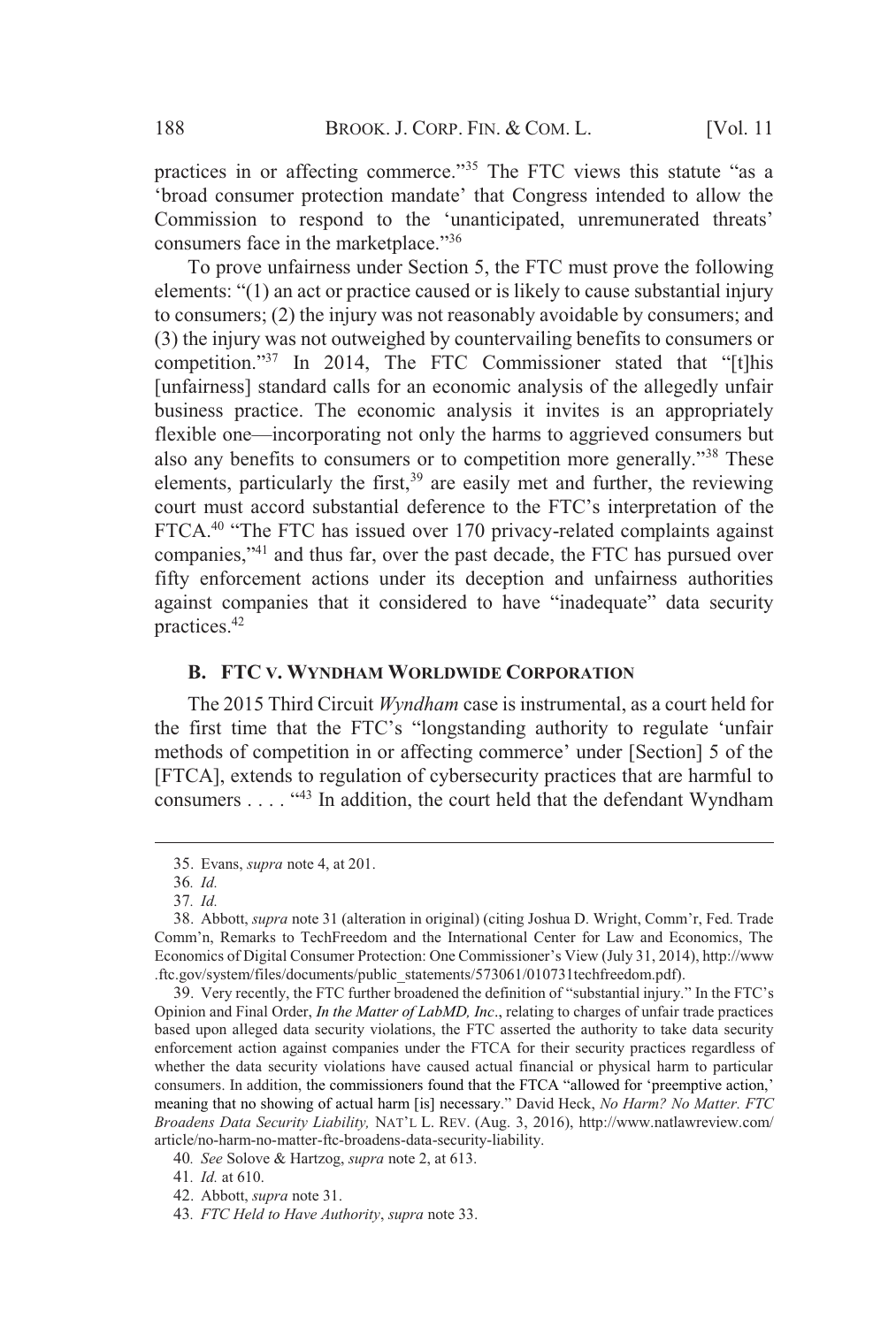had fair notice that its cybersecurity practices fell short of the requirements of the FTCA's "unfairness prong."<sup>44</sup>

The FTC filed suit against Wyndham after hackers on three occasions accessed Wyndham's network and its property-management systems. These data breaches resulted in the exposure of private financial data<sup>45</sup> from over  $600,000$  accounts<sup>46</sup> and more than \$10 million in fraud loss.<sup>47</sup> Following these breaches, the FTC began to investigate Wyndham's data security practices, and shortly thereafter brought legal action against Wyndham.<sup>48</sup> Wyndham declined to enter into a consent order and the FTC proceeded with its first unsettled lawsuit,<sup>49</sup> alleging that Wyndham's cybersecurity procedures, which had failed to protect customers' personal and financial data, violated the FTCA's prohibition on "unfair" acts or practices.<sup>50</sup> Wyndham had failed to implement reasonable data security by:

(1) allowing Wyndham-branded hotels to store payment card information in readable text; (2) allowing the use of easily guessable passwords; (3) failing to use firewalls and other readily available security measures; (4) allowing franchisees and others to connect to the network without appropriate precautions; (5) failing to adequately restrict access to its network and servers; (6) failing to utilize reasonable measures to detect and prevent unauthorized access; and (7) failing to follow proper incident response procedures.<sup>51</sup>

Instead of settling, Wyndham challenged the FTC's authority to bring action against it under Section 5.<sup>52</sup>

Wyndham claimed that the FTC lacked the authority to charge the failure to maintain adequate data privacy as an unfair trade practice because Congress did not give the FTC authority to assert charges of unfair trade

<sup>44</sup>*. See* John P. Hutchins, *Like Neiman Marcus, Wyndham is Not All It's Cracked Up to Be,* LAW360 (Oct. 1, 2015, 10:27 AM), http://www.law360.com/articles/708180?utm\_source=rss&utm \_medium=rss&utm\_campaign=articles\_search.

<sup>45</sup>*. See* FTC v. Wyndham Worldwide Corp., 799 F.3d 236, 242 (3d Cir. 2015).

<sup>46</sup>. Greg Everts, *Franchisors Take Note: FTC's Authority to Regulate Corporate Data Security May Affect You*, FRANCHISE L. INSIDER (Sept. 14, 2015), http://franchiseinsider.quarles.com/2015/ 09/franchisors-take-note-ftcs-authority-to-regulate-corporate-data-security-may-affect-you/.

<sup>47</sup>. 5 DAVID BENDER, COMPUTER LAW: A GUIDE TO CYBERLAW AND DATA PRIVACY LAW § 28.04 35 (Matthew Bender Rev. Ed. 2015).

<sup>48</sup>*. See* Davis, Li-Ming Wong & Paterson, *supra* note 6, at 641.

<sup>49</sup>*. See* Hutchins, *supra* note 44; *see* Evans, *supra* note 4, at 202 (explaining that consent orders are FTC orders "in which companies agree to institute more robust data security procedures and make long-term commitments to third party security assessments."); *see also* Solove & Hartzog, *supra* note 2, at 613–14 (explaining that the FTC has discretion in determining the "access and scope" of the consent order procedure and that a typical FTC consent order contains "financial penalties, bans on certain activities, and requirements for corrective action. It also commonly contains reporting, audit, and compliance requirements for up to twenty years.").

<sup>50</sup>*. See* Everts, *supra* note 46.

<sup>51</sup>*. Id.*

<sup>52</sup>*. See FTC Held to Have Authority*, *supra* note 33.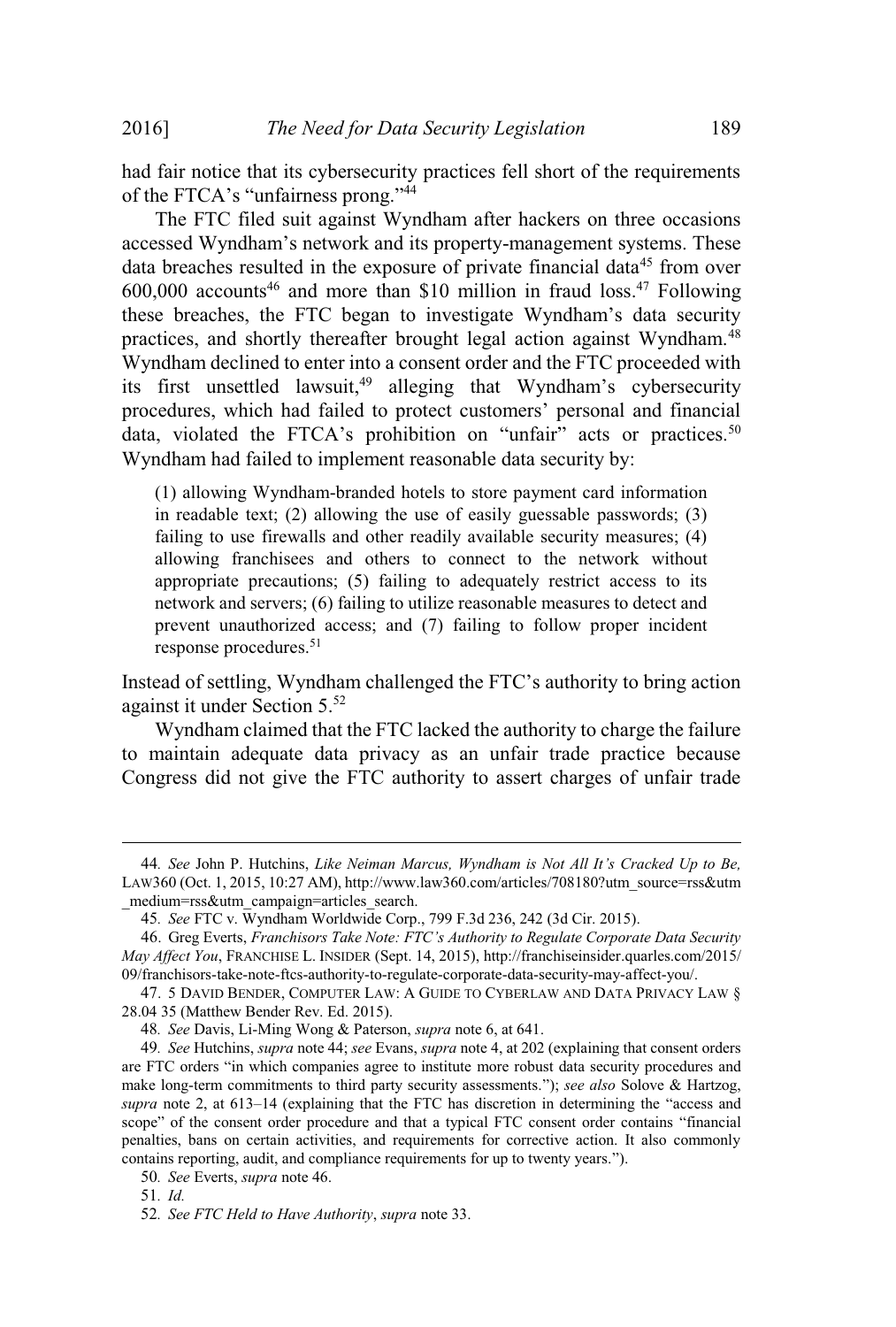practices regarding data security.<sup>53</sup> Wyndham additionally claimed that, even with such authority, the FTC's enforcement of its unfairness claim before formal promulgation of unfairness regulation violated fair notice principles.<sup>54</sup> Wyndham filed a motion to dismiss, yet the court ruled in favor of the FTC, holding: "(1) that the [FTCA's] prohibition on 'unfair' acts and practices is broad enough to grant the FTC authority over business data-security practices, and (2) Wyndham, based on the plain language of the Act and FTC statements, did in fact receive 'fair notice.'"<sup>55</sup> However, the Third Circuit merely ruled that the FTC has the power to regulate these data security practices under the FTCA. The case will go back to the trial court, where the parties will litigate the issue of whether Wyndham's data security practices were actually "unfair" under the FTCA.<sup>56</sup>

*Wyndham* demonstrates that the FTC is one of the primary regulators of cybersecurity and data-breach responses in the United States; the FTC sues companies even when third party hackers cause the cybersecurity breaches.<sup>57</sup> In the wake of *Wyndham*, it is very likely that the FTC will now use its power much more aggressively and will increasingly overreach in its authority. With the increase in investigations and, in turn, the increase in costs that companies will face if and when the FTC brings suit against them, companies' boards need to make changes to defend themselves against such actions<sup>58</sup>

# **C. INAPPROPRIATE FTC AUTHORITY IN THE ABSENCE OF CONGRESSIONAL ACTION**

The FTC's authority over cybersecurity breaches is a result of inaction— Congress has been unable to pass significant cybersecurity legislation, causing the FTC to step in and fill the void in regulation.<sup>59</sup> This selfproclaimed authority, in the absence of congressional action, is unfounded and should be challenged. Although consumer protection is necessary, when weighing the costs and benefits of the FTC's enforcement, as of now, the FTC is doing more harm than good. If, however, courts continue to affirm the FTC's authority to regulate cybersecurity, as argued in Part IV *infra*, Congress should enact a law giving the FTC authority to regulate these data

<sup>53</sup>*. See* Bender, *supra* note 47, at 36.1.

<sup>54</sup>*. See id.* at 36.2*.*

<sup>55</sup>. Everts, *supra* note 46.

<sup>56</sup>*. See* Hutchins, *supra* note 44.

<sup>57</sup>*. See FTC Held to Have Authority*, *supra* note 33.

<sup>58</sup>*. See* Timothy Cornell, *Wyndham: A Case Study in Cybersecurity: How the Cost of a Relatively Small Breach Can Rival that of a Major Hack Attack,* METROPOLITAN CORP. COUNS., Apr. 2015 at 15.

<sup>59</sup>*. See* Steven Caponi, *To Business' Chagrin, Cybersecurity is FTC's Turf Now,* LAW360 (June 10, 2014, 1:06 PM), http://www.law360.com/articles/545258/to-business-chagrin-cybersecurity-isftc-s-turf-now.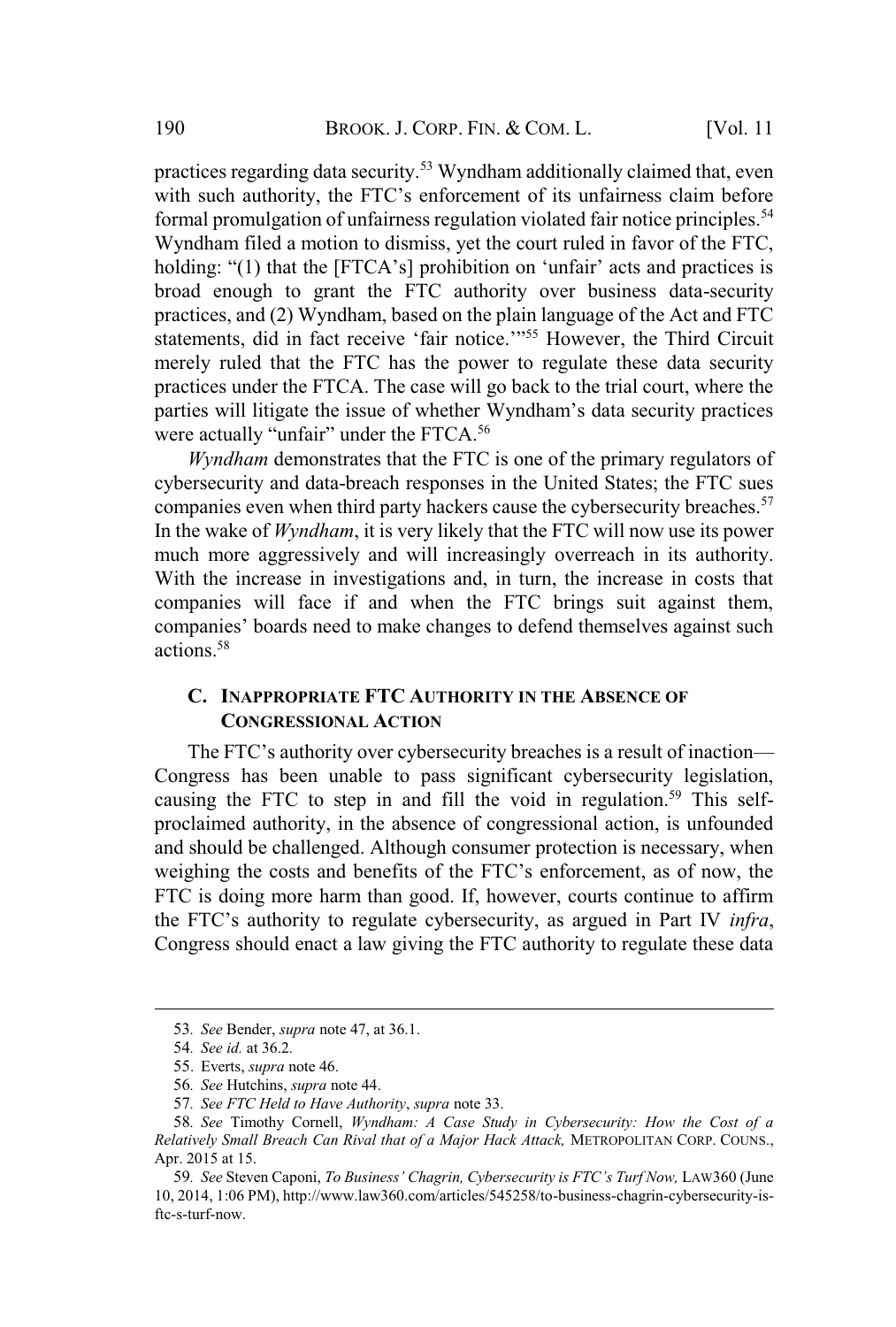breaches. Thereafter, the FTC should use its rulemaking authority<sup>60</sup> to establish procedural guidelines for companies to follow. "When law specifies cybersecurity measures, security improves."<sup>61</sup>

Several issues undermine the FTC's authority to regulate cybersecurity. First, Congress has never explicitly granted the FTC authority to "initiate enforcement actions challenging cyber preparedness."<sup>62</sup> In contrast, "in prior Congressional proceedings, the FTC has repeatedly conceded that it had no authority to regulate data-security, as evidenced by the fact that the FTC had previously asked Congress to pass new legislation giving the FTC authority to regulate data-security."<sup>63</sup> Further, Section 5 of the FTCA is silent on data security; this section does not mention data security in any way, nor applicable security standards for computer software systems.<sup>64</sup> Section 5 also does not provide clarity on the legally required data security safeguards, and this is no clearer after the decision in *Wyndham*. <sup>65</sup> Furthermore, the FTC derives its authority from "a 100-year old consumer protection statute that broadly prohibits companies from engaging in *deceptive or unfair business practices*."<sup>66</sup> "When invoking its unfairness authority under Section 5, the question the Commission considers is . . . 'what was expected' of the company."<sup>67</sup> But, what is expected of the company? The FTC merely states that the standard expectation is adequate data security.<sup>68</sup> But, again, what is adequate data security?

Due to the uncertainty surrounding cybersecurity law, it is unfair for the FTC to sue companies for not knowing what constitutes "fair" and "adequate" security measures. How can businesses ensure compliance without published requirements from the  $FTC<sup>269</sup>$  The only guidance that companies have is the FTC's January 31, 2014 press release and the FTC's

<sup>60</sup>. Congress gave the FTC such rulemaking and enforcement authority under COPPA in 1998. *See* Solove & Hartzog, *supra* note 2, at 602. "In 1999, under GLBA, Congress gave the FTC, among other agencies, the authority to 'establish appropriate standards for financial institutions subject to their jurisdiction' in order to 'insure the security and confidentiality of customer records and information' and 'protect against unauthorized access.'" *Id.* at 602–03.

<sup>61</sup>. Bambauer, *supra* note 15, at 1048.

<sup>62</sup>. Caponi, *supra* note 59.

<sup>63</sup>. Paul R. Gupta, Thomas Lahiff & Aravind Swaminathan, *Living in a Post-Breach World: What Regulators, the Courts, the Executive Branch, and Congress are Doing about Cybersecurity*, FINTECH L. REPORT, Jan.–Feb. 2014, at 1.

<sup>64</sup>*. See* Gerard M. Stegmaier & Wendell Bartnick, *Psychics, Russian Roulette, And Data Security: The FTC's Hidden Data-Security Requirements*, 20 GEO. MASON L. REV. 673, 700 (2013).

<sup>65</sup>*. See id.*

<sup>66</sup>. Brookman, *supra* note 32, at 358.

<sup>67</sup>. Amanda R. Moncada, *When a Data Breach Comes A-Knockin', the FTC Comes A-Blockin': Extending the FTC's Authority to Cover Data-Security* Breaches, 64 DEPAUL L. REV. 911, 920 (2015).

<sup>68</sup>*. See id.*

<sup>69</sup>. Caponi, *supra* note 59.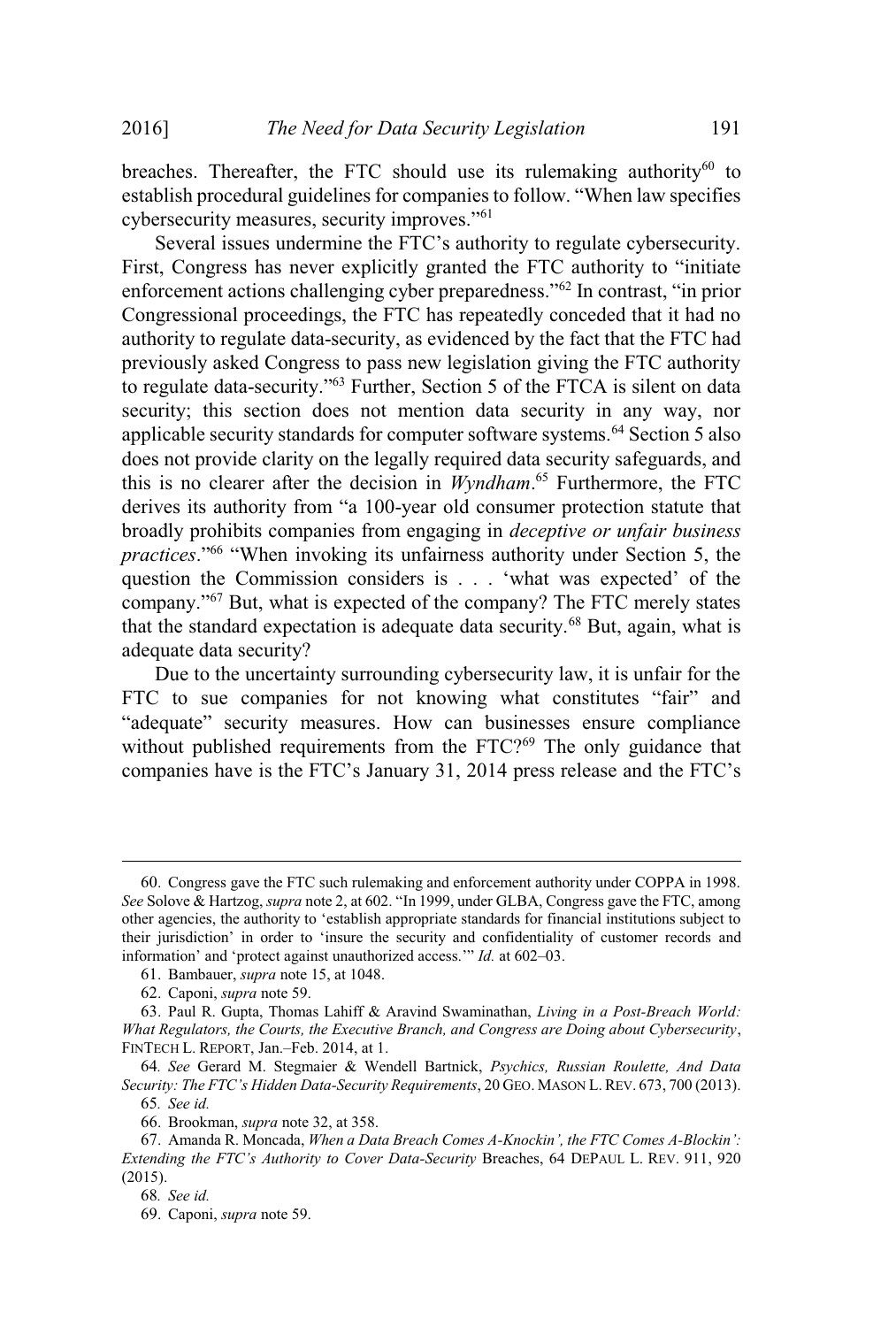Guide for Business.<sup>70</sup> Within the press release, the FTC maintained that its enforcement of cybersecurity protections is based on a reasonableness standard.<sup>71</sup> The FTC standard requires that "[a] company's data security measures . . . be reasonable and appropriate in light of the sensitivity and volume of consumer information it holds, the size and complexity of its business, and the cost of available tools to improve security and reduce vulnerabilities."<sup>72</sup> This standard "fails to address a practical reality implicitly recognized by the agency . . . that the ever evolving nature of technology creates a moving target for agency enforcement *as well as* entity compliance."<sup>73</sup> In addition, this standard "remains largely undefined by courts."<sup>74</sup> It is simply unfair for the FTC to sue companies for the actions of third parties under such a broad standard, in the absence of any congressional guidance.

If the FTC wishes to continue its regulation, it should convince Congress to pass a law giving the FTC authority to establish clear regulatory guidelines. Thus far, the FTC's guidance brochure merely states five broad "key principles" for companies to apply in safeguarding personal information. These key principles are:

(1) Take stock. Know what personal information you have in your files and on your computers; (2) Scale down. Keep only what you need for your business; (3) Lock it. Protect the information that you keep; (4) Pitch it. Properly dispose of what you no longer need; and (5) Plan ahead. Create a plan to respond to security incidents.<sup>75</sup>

These vague guidelines are grossly insufficient. These standards are inconclusive, as the *Wyndham* court suggests that it would merely *consider* these factors relevant to a legal determination of reasonableness.<sup>76</sup> The FTC needs to adopt clearer guidelines, and in doing so, the FTC needs to provide case specific cost-benefit analyses, demonstrating why it should be able to sue companies, which it has yet to do.<sup>77</sup> The FTC should not have authority to sue companies when it gives no cost-benefit analysis and further fails to prove any benefits that such suits will have for consumers.

<sup>70</sup>*. See generally* FED. TRADE COMM'N, START WITH SECURITY: A GUIDE FOR BUSINESS (2015) [hereinafter START WITH SECURITY], https://www.ftc.gov/system/files/documents/plainlanguage/pdf0205-startwithsecurity.pdf.

<sup>71</sup>*. See* Stegmaier & Bartnick, *supra* note 64, at 695.

<sup>72</sup>*. FTC Held to Have Authority*, *supra* note 33.

<sup>73</sup>. Stegmaier & Bartnick, *supra* note 64, at 695.

<sup>74</sup>. James D. Gassenheimer & Lara O'Donnell, *Heightened Expectations: Mitigating the Threat of Cybersecurity Litigation in an Ambiguous Regulatory Environment,* DRI FOR DEF., Feb. 2015, at 50.

<sup>75</sup>. FED. TRADE COMM'N, PROTECTING PERSONAL INFORMATION A GUIDE FOR BUSINESS 1 (2016), https://www.ftc.gov/system/files/documents/plain-language/pdf-0136\_proteting-personalinformation.pdf.

<sup>76</sup>*. See* Gassenheimer & O'Donnell, *supra* note 74, at 53.

<sup>77</sup>*. See* Abbott, *supra* note 31.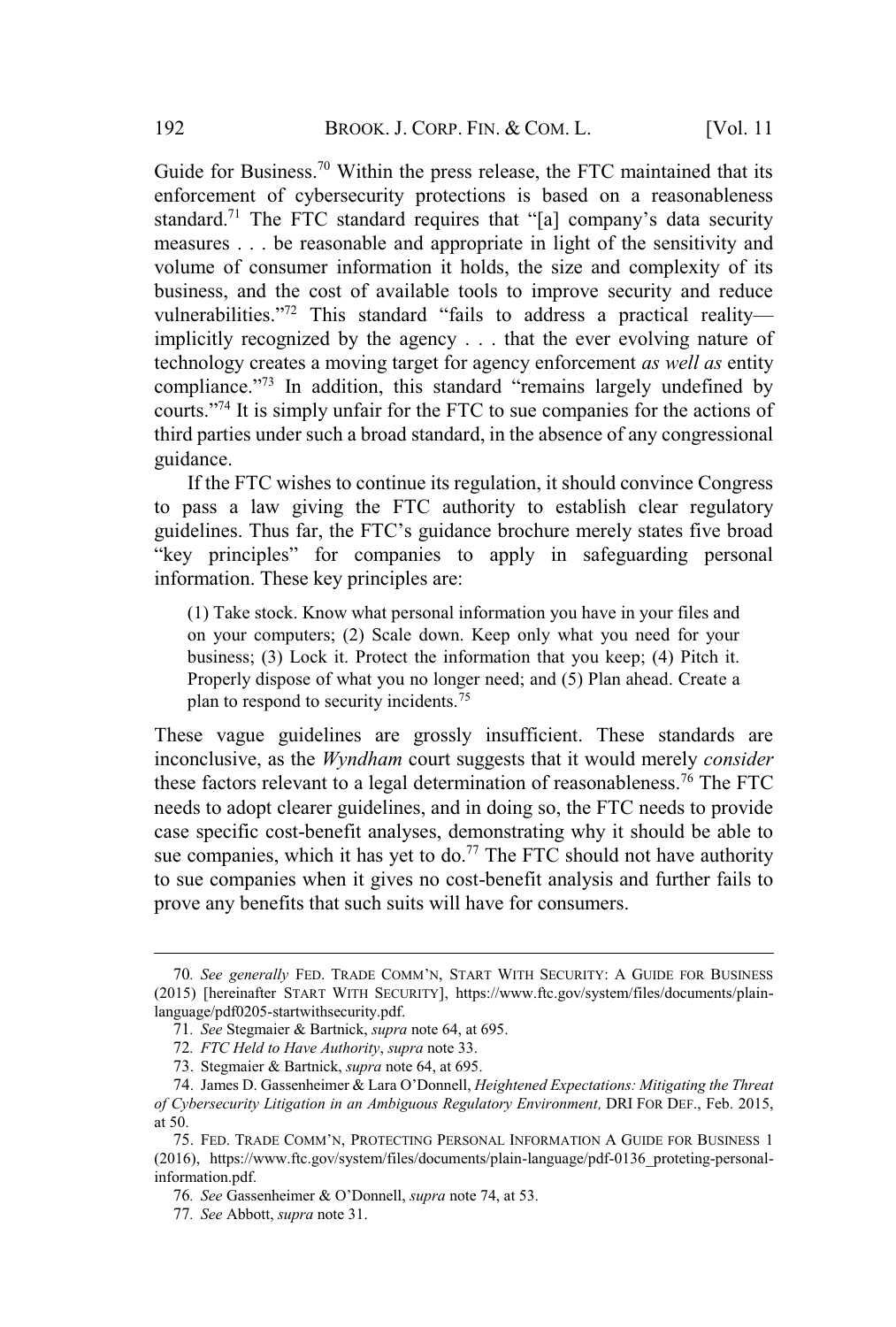In addition, the FTC's enforcement actions embody tactics that force settlements. The FTC singles out vulnerable companies after they suffer a very large and public data breach; it then investigates the breach and strongarms the company to stipulate to a consent order.<sup>78</sup> Under such consent orders, "companies agree to institute more robust data security procedures and make long-term commitments to third party security assessment."<sup>79</sup> This is a problem, as consent orders do essentially nothing; companies cannot protect themselves using self-regulation. It should be repeated that virtually every system, no matter the cybersecurity practices implemented, can be breached. Therefore, it is a waste of the FTC's time and resources to bring suit and further require the company to implement procedures that are not proven to prevent breaches, or to even shield it from FTC suit. The purpose of these consent orders is to prohibit future wrongful activities.<sup>80</sup> However, the FTC has yet to prove that these supposedly inadequate security procedures, like those at issue in *Wyndham*, are even wrongful.<sup>81</sup> The FTC's inability to prove wrongful procedures demonstrates why the FTC should not have this authority.<sup>82</sup>

# **D. COUNTERARGUMENTS**

Conceivably, the FTC has informal data security authority sufficient to regulate cyber breaches.<sup>83</sup> Commentators argue that because Congress has not imposed strict limits on the FTC's authority, the FTC therefore has implied authority to regulate cybersecurity.<sup>84</sup> Further, because the Supreme Court has established that courts "must defer to an agency's construction of the statute under which it operates, especially if Congress has failed to act or speak out regarding the specific legal issue,"<sup>85</sup> commentators argue that the FTC is simply construing the statute since Congress has failed to act or speak out on this legal issue. However, as shown below, these counterarguments are misplaced.

Commentators contend that the FTC's privacy jurisprudence has developed "along classic common law developmental patterns."<sup>86</sup> The FTC has stated that the unfairness doctrine is the "result of an 'evolutionary process' that refines the standard over time through cases, rules, and

<sup>78</sup>*. See* Hutchins, *supra* note 44.

<sup>79</sup>. Evans, *supra* note 4, at 202.

<sup>80</sup>*. See* Moncada, *supra* note 67, at 913–14.

<sup>81</sup>*. See* Hutchins, *supra* note 44.

<sup>82</sup>*. See generally The FTC's Proposed Wyndham Settlement and its Implications for the Regulatory Landscape,* KING & SPALDING (Dec. 11, 2015), http://www.kslaw.com/imageserver/KS Public/library/publication/ca121115c.pdf.

<sup>83</sup>*. See* Moncada, *supra* note 67, at 925–26.

<sup>84</sup>*. See id.* at 926.

<sup>85</sup>*. Id.* at 928–29.

<sup>86</sup>. Solove & Hartzog, *supra* note 2, at 627.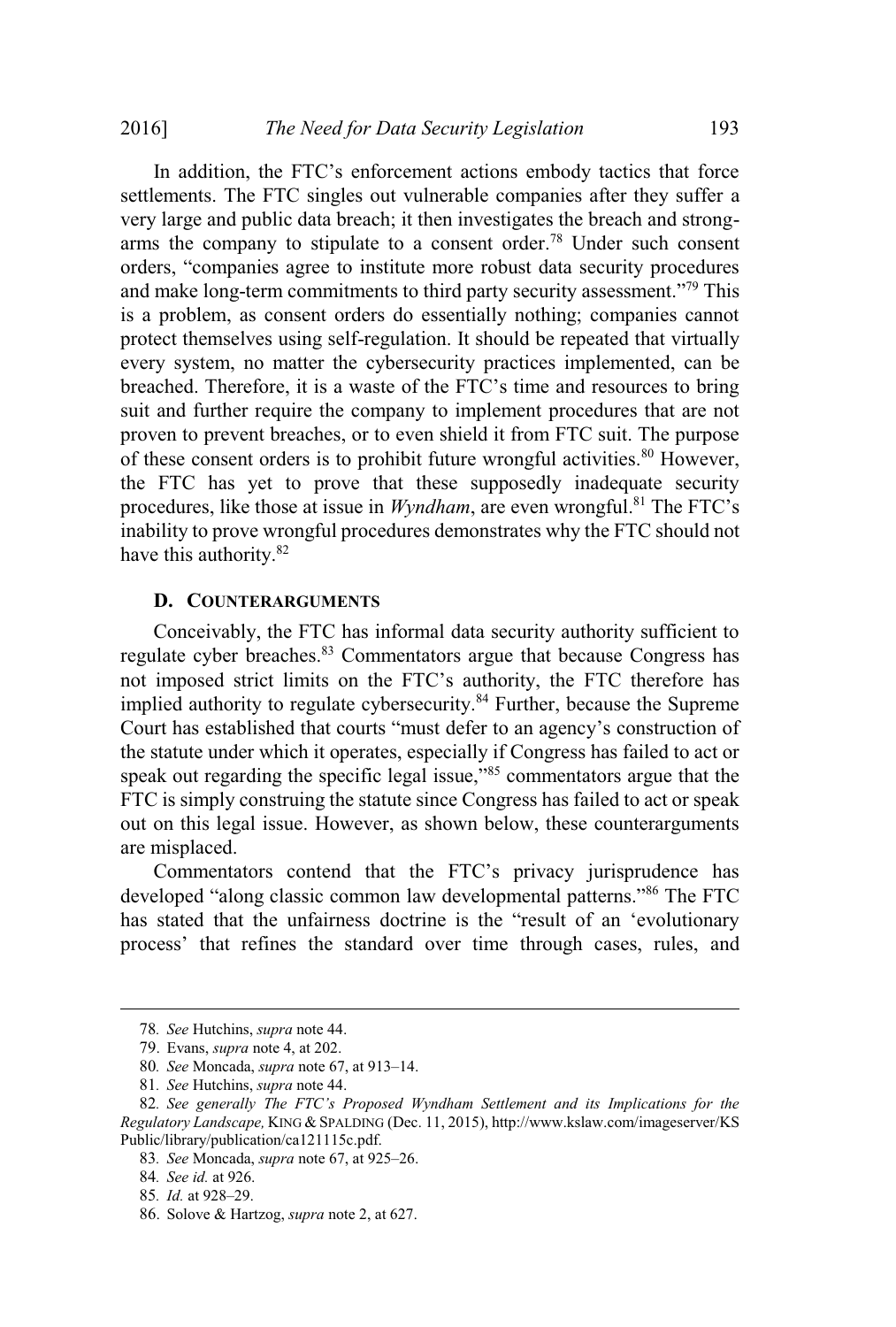Commission statements."<sup>87</sup> In so arguing, commentators believe that this type of development is the "natural and logical outgrowth of multiple applications of a particular general standard" and that "through a multitude of cases, a detailed list of problematic security practices has emerged."<sup>88</sup>

Similarly, the FTC takes the position that its public statements and its past enforcement actions provide the industry with "notice of different features of data-security that must be evaluated in order to maintain a reasonable data-security program."<sup>89</sup> If this is so, this Note posits that those statements and past enforcement actions are not sufficiently detailed to truly put companies on notice. Furthermore, why has the FTC not simply published this so-called list of guidelines to follow from past cases, as conclusive? Commentators answer that "[t]here is no one-size fits all datasecurity model that can work for all business types and data-collection models."<sup>90</sup> Further, they argue that the FTC's "incorporation of qualitative judgments into language that lacks specific qualitative standards or even any qualitative standard is also a natural byproduct of the common law process."<sup>91</sup> These arguments neglect to assess the fact that although the FTC has mandated a vague baseline standard, this standard is not well established. In just nine cases, only one of which has been published, has the FTC relied "exclusively upon its 'unfairness' authority to establish de facto cybersecurity standards."<sup>92</sup>

Further, this analysis fails to adequately address the questions of whether the FTC is appropriately applying its Section 5 authority in finding unfairness, and whether it is imposing undue burdens on businesses by failing to provide any guidance beyond that found in these nine cases.<sup>93</sup> It seems unjust for the FTC to expect companies to follow such broad and inconclusive standards from only nine cases that exclusively target "unfairness."<sup>94</sup> Further, although commentators have made different lists of what they believe the FTC's guidelines to be when determining unreasonable security measures,  $95$  who is to say that when the FTC sues the next company that follows all of those "guidelines," that it will not sue the company for lacking a different, previously unmentioned security measure?

Commentators argue that the FTC's Best Practices Guidelines and the "Start with Security" guide<sup>96</sup> inform companies on how to implement

<sup>87</sup>*. Id.* at 638–39.

<sup>88</sup>*. Id.* at 649–50.

<sup>89</sup>. Caponi, *supra* note 59.

<sup>90</sup>. Moncada, *supra* note 67, at 939.

<sup>91</sup>. Solove & Hartzog, *supra* note 2, at 569.

<sup>92</sup>. Bruce J. Heiman, Soyong Cho & Andrew L. Caplan, *The FTC Has Already Set Cybersecurity Standards*, LAW360 (Mar. 5, 2015, 2:07 PM), http://www.law360.com/articles/6264 47/the-ftc-has-already-set-cybersecurity-standards.

<sup>93</sup>*. See* Abbott, *supra* note 31, at 4 n.19.

<sup>94</sup>*. See* Heiman, Cho & Caplan, *supra* note 92.

<sup>95</sup>*. See id.*

<sup>96</sup>*. See* START WITH SECURITY, *supra* note 70.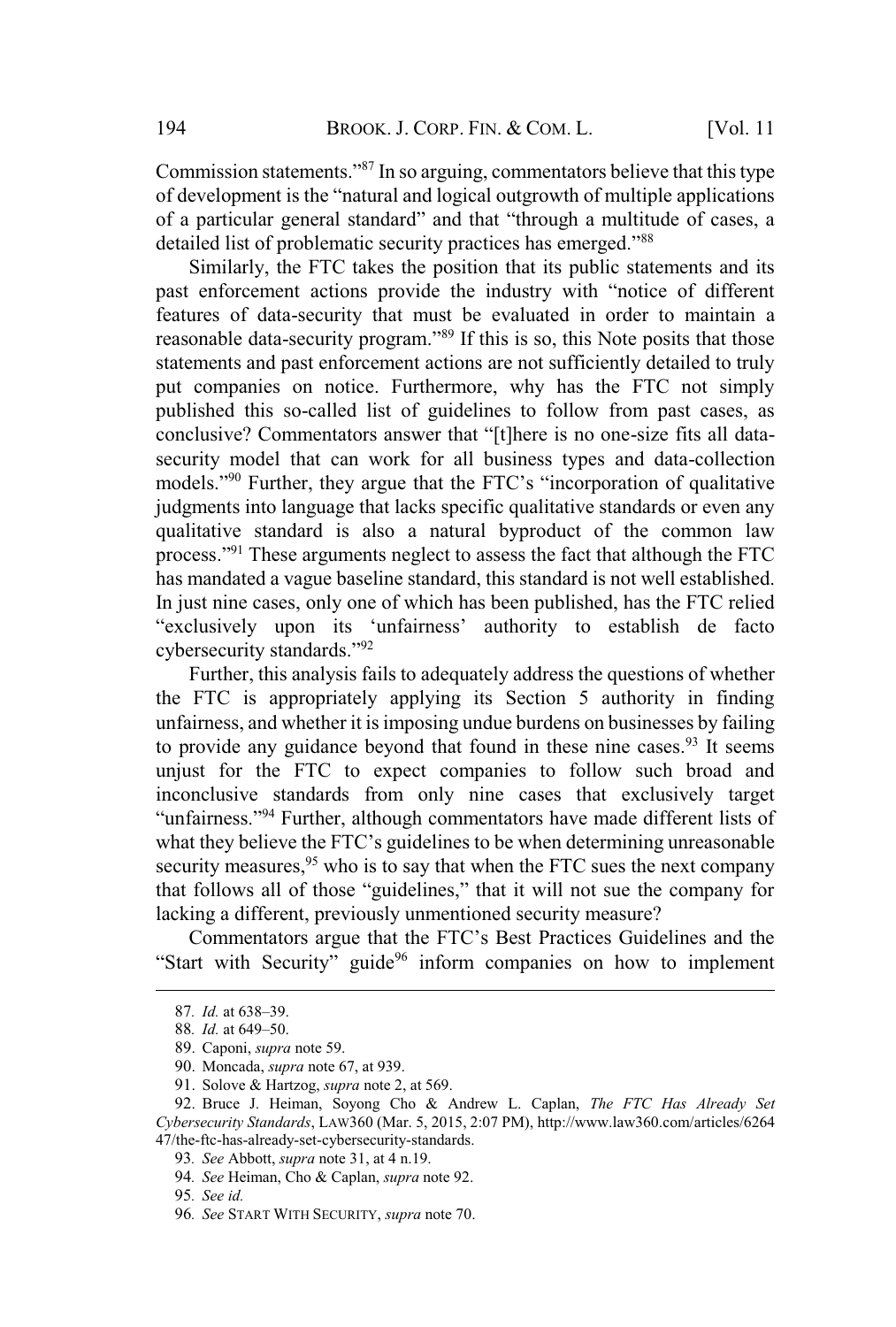reasonable security measures and that, accordingly, the FTC has developed a form of "soft law."<sup>97</sup> Again, as mentioned above, these are inconclusive recommendations that do not have the force and effect of law; further, the FTC has not explicitly stated that "the recommendations listed in the publication are the focus of its data-security investigations under Section 5."<sup>98</sup>

Finally, in response to the argument that the FTC must exercise its optional rulemaking authority, some have argued that this would be too burdensome and time consuming; they believe "it would render the Commission's authority useless because [it] would be too slow to respond to pressing issues at hand, such as frequent data breaches."<sup>99</sup> However, an effective case-by-case analysis can coexist with a set of guidelines for companies to follow. Further, it is not unreasonable to request the FTC to produce a set of specific guidelines for companies to follow to prevent suit especially since it has proven effective in other areas, such as the health and financial spheres. The Health Insurance Portability and Accountability Act of 1996 (HIPAA) Security Rule,<sup>100</sup> which is "one of the most specific data security laws,"<sup>101</sup> lists safeguards that must be in place to ensure appropriate protection of electronic health information. Similarly, Congress has imposed requirements on firms in the financial sector, banks, and other financial institutions, to meet the security requirements of the Gramm–Leach–Bliley Act  $(GLBA)^{102}$  Safeguards Rule.<sup>103</sup> The above argument is further hindered by the fact that "the FTC has used rulemaking to implement other datasecurity-related laws" in the past.<sup>104</sup> Since the FTC has used this authority effectively before, there is no reason that the FTC cannot do so again.

#### **III. CYBER INSURANCE**

The cyber insurance industry, which did not exist fifteen years ago, was created in response to regulation.<sup>105</sup> "As regulators are becoming more

101*. See* Solove & Hartzog, *supra* note 2, at 655.

<sup>97</sup>. Moncada, *supra* note 67, at 932.

<sup>98</sup>. Stegmaier & Bartnick, *supra* note 64, at 701.

<sup>99</sup>. Moncada, *supra* note 67, at 927–28. To illustrate the burden of rule-making, the Commission must (1) publish a notice that states with particularity the proposed rule; (2) allow interested persons to submit their "written data, view, and arguments;" and (3) hold an informal hearing to allow interested persons to "cross-examine each other." *Id.*

<sup>100</sup>*. See generally* The Health Insurance Portability and Accountability Act of 1996 (HIPAA), Pub. L. No. 104-191, 110 Stat. 1937 (codified as amended at 42 U.S.C. § 1320 (2012)).

<sup>102</sup>*. See* Bambauer, *supra* note 15, at 1048–49 (however, GLBA is a standard, not a rule); *See generally* Gramm-Leach-Bliley Act (GLBA), Pub. L. No. 106-102, 113 Stat. 1338 (codified as amended at 15 U.S.C. §§ 6801–09 (2012)).

<sup>103</sup>*. See generally* Standards for Safeguarding Customer Information, 16 C.F.R. §§ 314.1–5 (2016).

<sup>104</sup>. Stegmaier & Bartnick, *supra* note 64, at 707.

<sup>105</sup>*. See* Allison Grande, *Privacy 'Bill Of Rights' To Boost Demand For Breach Coverage,* LAW360 (Oct. 23, 2015, 5:58 PM), https://www.mayerbrown.com/files/News/13679f14-45c2-41ad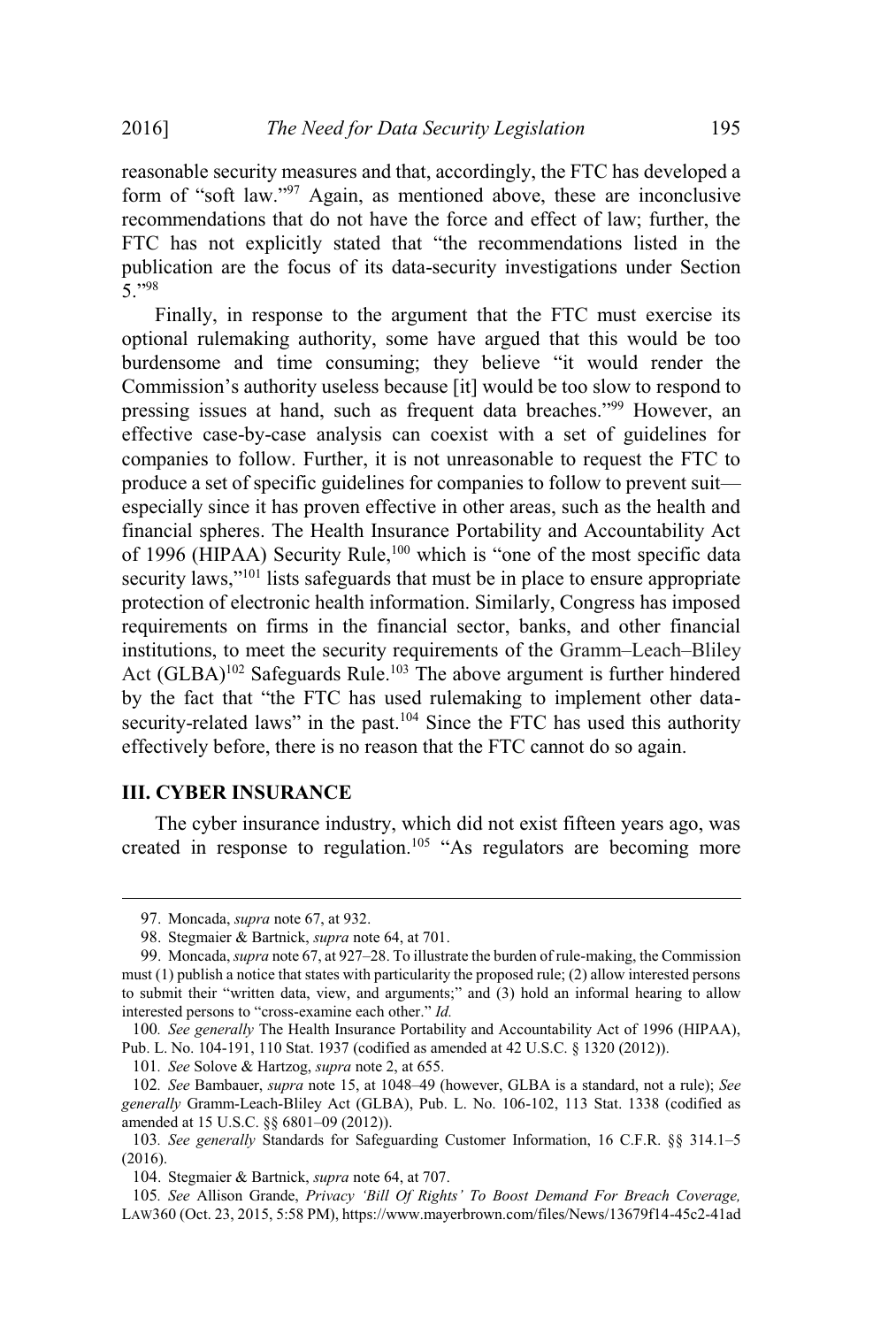aggressive in investigating data breaches and levying fines on affected companies, this coverage has become increasingly important" in mitigating financial liability.<sup>106</sup> Today, the cybersecurity insurance market is the fastest growing segment of the insurance industry, due to the rise of cyber threats.<sup>107</sup> The cyber insurance market has more than doubled, growing from \$1 billion to \$2.5 billion in the past two years.<sup>108</sup> Still, the market has a long way to go; it is estimated that only "one in three companies has insurance specifically to protect against [data breach] losses."<sup>109</sup> However, in the era of immense, high profile data breaches, companies are beginning to realize that they must take proactive positions against the risk of loss—they must insure against the inevitable.<sup>110</sup>

Due to the great potential liability resulting from a single data breach, companies cannot afford to be without cybersecurity insurance.<sup>111</sup> Since companies believe that cyber attacks are so unpredictable, they reason that cyber insurance is too expensive.<sup>112</sup> However, as market and FTC pressures increase, businesses are pushed towards better cybersecurity to remain competitive. Moreover, "[a]s this new form of insurance continues to emerge and develop, it is important for companies to understand the current state of the market and the nature of the protection that they need in order to prudently obtain coverage for cyber-security breaches."<sup>113</sup> It is imperative that companies obtain cyber risk insurance when developing their risk management programs.<sup>114</sup> The most informed way to purchase cyber insurance is to understand the risks to which the company is exposed.<sup>115</sup>

The most recent data breaches involving Target Corporation and Home Depot cost these companies millions of dollars in financial damages.<sup>116</sup> These recent breaches have shown how enormous the liability from a single breach

<sup>-</sup>b5e0-f21f88f9d695/Presentation/NewsAttachment/d9cef92a-8587-410f-9ca3-e4ac0a5d83a4/Pri vacyBillOfRightsToBoostDemandForBreachCoverage.pdf.

<sup>106</sup>. Grande, *supra* note 10 (quoting Rob Jones, Global Head of Fin. Lines Specialty Claims, Am, Int'l Grp. Inc.).

<sup>107</sup>*. See* Garrie & Mann, *supra* note 26, at 379.

<sup>108</sup>. CYBERSECURITY MARKET REPORT, *supra* note 20, at 8.

<sup>109</sup>. Michael N. DiCanio, *Preparing for the Inevitable: Insurance for Data Breaches,* N.Y. L.J. (May 19, 2015), https://www.lowenstein.com/files/Publication/c8b97609-204a-4735-ae92-dd3c4c 292fb0/Presentation/PublicationAttachment/8ee423b0-aa5e-474d-9cb9-49a78ad1ec0c/Preparing %20for%20the%20Inevitable\_Insurance%20for%20Data%20Breaches.pdf.

<sup>110</sup>*. See id.*

<sup>111</sup>. Garrie & Mann, *supra* note 26, at 379.

<sup>112</sup>*. See id.* at 384*.*

<sup>113</sup>*. Id.* at 379*.*

<sup>114</sup>*. See* Howard B. Epstein & Theodore A. Keyes, *Cyber-Risk Insurance Update*, N.Y. L.J. (July 27, 2015), http://www.newyorklawjournal.com/id=1202733060552/CyberRisk-Insurance-Update ?slreturn=20160815192503.

<sup>115</sup>*. See* Diane D. Reynolds, *How an Incident Response Plan Can Reduce Your Cyber Insurance Costs,* PRIVACY & DATA SECURITY INSIGHT (Oct. 20, 2015), http://www.privacyanddatasecurity insight.com/2015/10/how-an-incident-response-plan-can-reduce-your-cyber-insurance-costs/.

<sup>116</sup>*. See* DiCanio, *supra* note 109.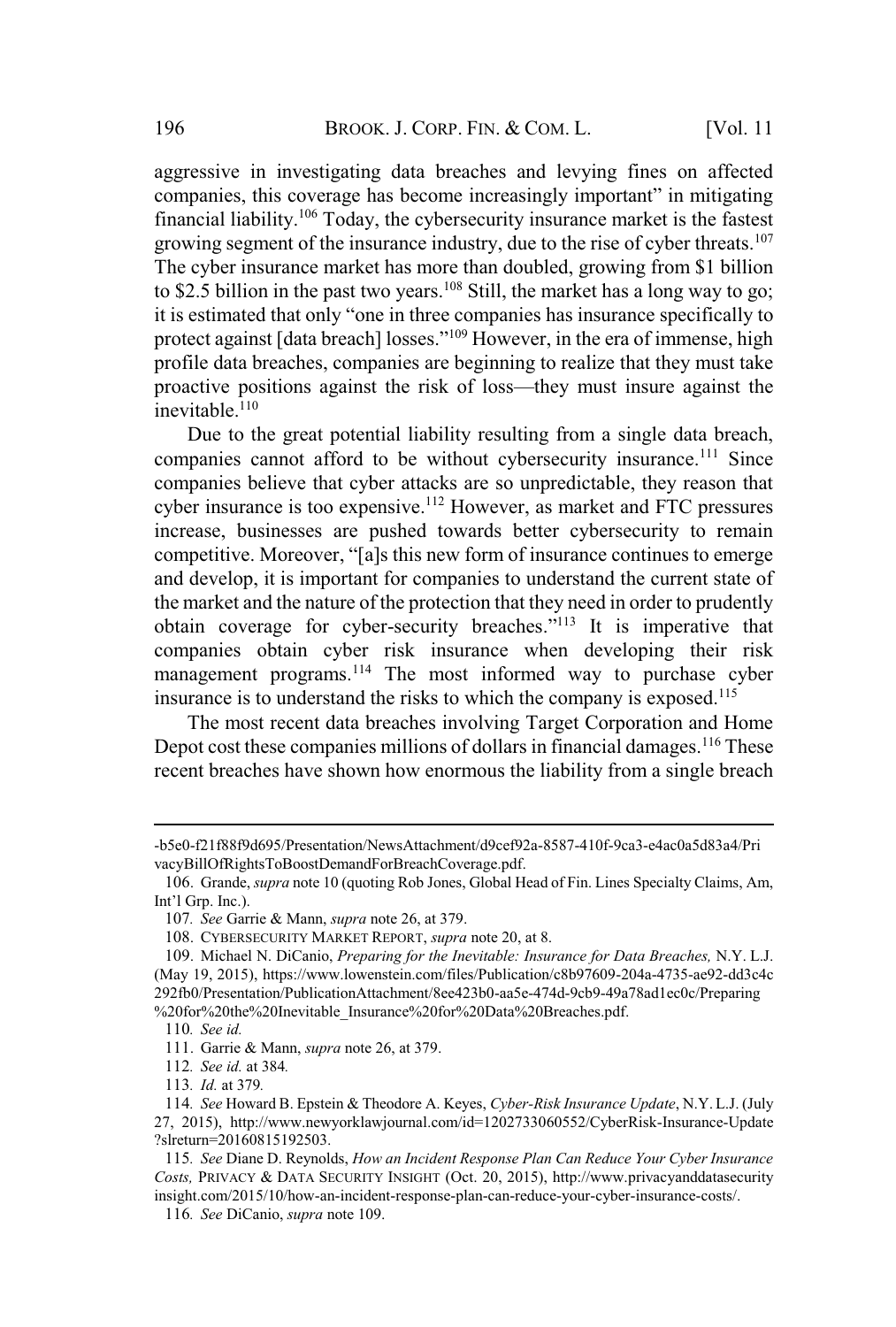can be.<sup>117</sup> In light of these breaches, it is imperative for companies to not only obtain insurance, but to understand the insurance policies that they have purchased. National and international reports suggest that, even faced with these examples, a significant number of corporations of all sizes may lack insurance that would sufficiently cover them in the event of a data breach.<sup>118</sup> Compliance officers must ensure that their companies are adequately protected by their insurance policies.

# **A. INSURANCE POLICIES**

First, it is fundamental for companies to understand their insurance policy's cybersecurity coverage.<sup>119</sup> Most companies have various forms of traditional insurance policies that may cover cyber risks, such as commercial general liability (CGL); only a few companies currently carry specialty insurance policies that are specifically designed to afford coverage for cyber risks.<sup>120</sup> However, insurance companies are capitalizing on the increase in data breaches by adding data breach exclusions to these types of CGL policies and creating new specialized cyber insurance policies designed to specifically insure against losses from hackers and other cyber threats.<sup>121</sup> These cyber insurance policies are becoming more widely available<sup>122</sup> as CGL insurers are aggressively denying cyber risk coverage.<sup>123</sup>

Companies looking for coverage for cyber losses have generally looked to their CGL policy, and these efforts have been met with mixed success in the courts.<sup>124</sup> The Insurance Services Office (ISO) has modified the standard form CGL policy to address coverage for electronic-related publications into the following three parts: "(1) Coverage A: Bodily Injury and Property Damage Liability; (2) Coverage B: Personal and Advertising Injury Liability; and (3) Coverage C: Medical Payments."<sup>125</sup> However, the cases in which courts construed CGL policies for data breach claims might now be moot, as the ISO "recently revised the standard CGL form to exclude data breaches from coverage."<sup>126</sup> Although courts have yet to test the newest exclusions, it

<sup>117</sup>. For example, Target revealed that the data breach it suffered in 2013 had cost around \$252 million and it received around \$100 million from its insurance company. Home Depot lost \$43 million from its data breach and received \$15 million from its insurers. *See* Davis, Li-Ming Wong & Paterson, *supra* note 6, at 646.

<sup>118</sup>*. See id.*

<sup>119</sup>*. See* Garrie & Mann, *supra* note 26, at 383.

<sup>120</sup>*. See* Anderson, *supra* note 8, at 542.

<sup>121</sup>*. See* Jim Vorhis & Joan Cotkin, *How Courts Have Decided Coverage Issues in Cyber Insurance Cases,* L.A. LAW, Sept. 2015 at 37.

<sup>122</sup>*. See* Dan Zureich & William Graebe, *Cybersecurity: The Continuing Evolution of Insurance and Ethics,* 82 DEF. COUNS. J. 192, 195 (2015).

<sup>123</sup>*. See* Podolak, *supra* note 9, at 382.

<sup>124</sup>. Zureich & Graebe, *supra* note 122, at 195.

<sup>125</sup>. Podolak, *supra* note 9, at 380.

<sup>126</sup>*. See* Zureich & Graebe, *supra* note 122, at 195. In 2001, the ISO revised the definition of "property damage" to omit coverage for "electronic data." *See* Podolak, *supra* note 5. In 2004, the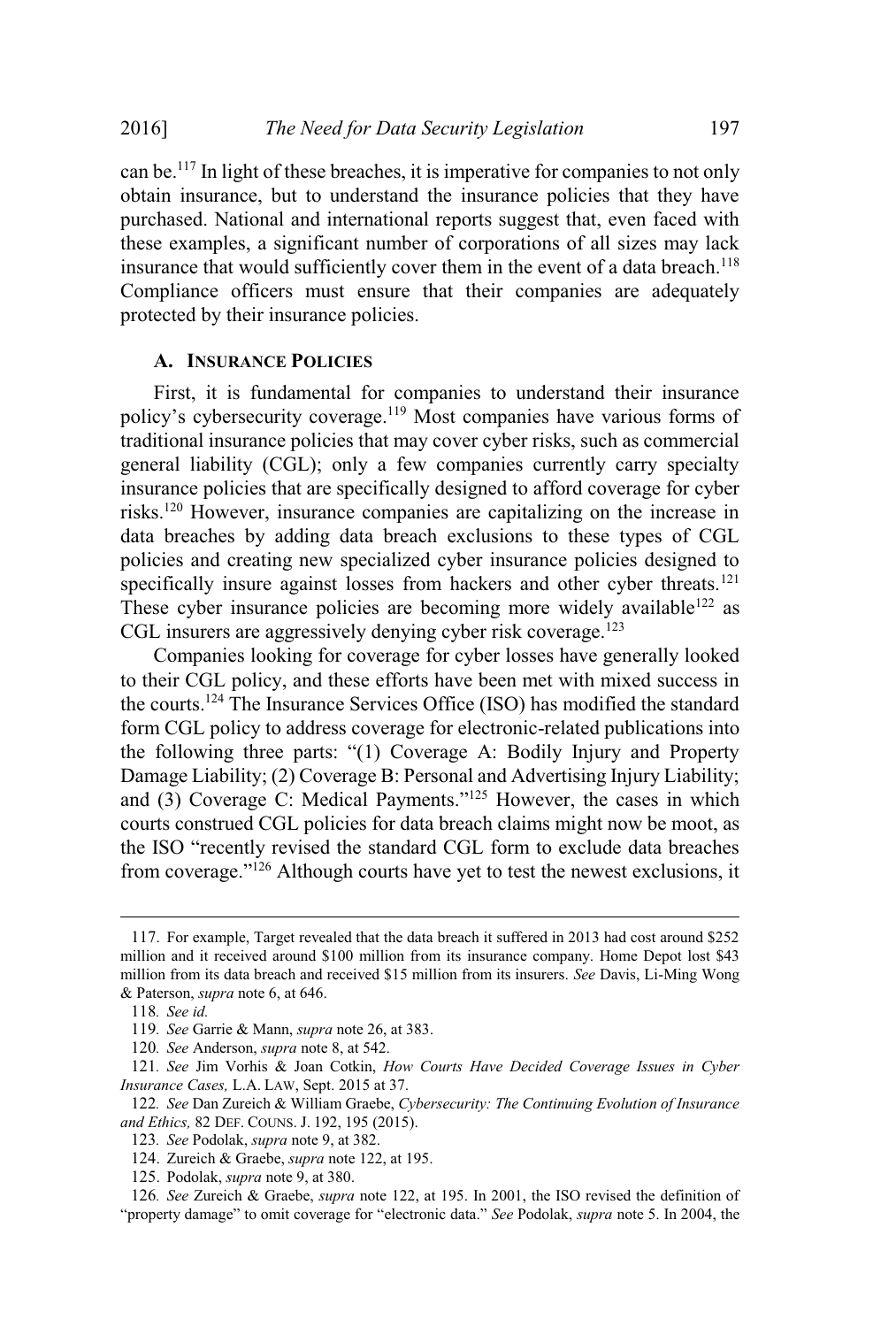is inferable that these exclusions will create significant gaps in coverage for cyber claims. <sup>127</sup> Due to these gaps in CGL policies, companies must look to obtaining stand-alone cyber insurance policies.

## **B. ATTEMPTS TO RECOVER LOSSES UNDER CGL POLICIES**

Although claims involving "property damage" and "bodily injury" arise often, today's insurance litigation focuses primarily on coverage surrounding the issue of "publication," which triggers the "personal and advertising" coverage.128 "Personal and advertising injury" is defined by the ISO to include a list of enumerated offenses, including the offense of "[o]ral or written publication, in any manner, of material that violates a person's right of privacy."<sup>129</sup> As most cyber-attacks on companies involve compromised information, the principal issue is whether such compromised information was a "publication" by the company.<sup>130</sup>

A recent highlighted case that deals with this issue is *Zurich American Insurance Co. v. Sony Corp. of America*. <sup>131</sup> The legal dispute in *Zurich* arose between Sony and its insurers; this case highlights the challenges that companies face in their attempt to persuade "insurance companies to cover losses arising from cyber risks under CGL policies."<sup>132</sup> In *Zurich*, Sony sought CGL "personal injury" coverage following a hack of its PlayStation Network that resulted in stolen personal information of one hundred million users. <sup>133</sup> Zurich, the insurance company, "contend[ed] that the relevant policy language 'oral or written publication in any manner of the material that violates a person's right of privacy' requires the publication be made by the insured." The court agreed with this argument.<sup>134</sup>

The Supreme Court of New York, Appellate Division, held that Zurich and another insurance company "did not have a duty to defend because the alleged publication was not 'conducted or perpetrated by the policyholder'—

ISO added an exclusion for damages "arising out of the loss of, loss of use of, damage to, corruption of, inability to access, or inability to manipulate electronic data." *See id.* In 2013, the ISO added an optional endorsement that modified the "personal and advertising injury" definition to eliminate coverage for "oral or written publication, in any manner, of material that violates a person's right of privacy" which was a key basis of coverage for data breach claims. *See id.* Finally, in 2014, the ISO eliminated coverage for damages arising out of "any access to or disclosure of any person's or organization's confidential or personal information . . . or [t]he loss of use of, damage to, corruption of, inability to access, or inability to manipulate electronic data." *See id.*

<sup>127</sup>*. See* Zureich & Graebe, *supra* note 122, at 196.

<sup>128.</sup> Podolak, *supra* note 9, at 383.

<sup>129.</sup> Anderson, *supra* note 8, at 544.

<sup>130</sup>*. See* Podolak, *supra* note 9, at 383.

<sup>131</sup>*. See generally* Zurich Am. Ins. Co. v. Sony Corp. of Am. 6 N.Y.S.3d 915 (N.Y. App. Div. 1st Dep't 2015).

<sup>132.</sup> Anderson, *supra* note 8, at 543.

<sup>133</sup>*. See* Podolak, *supra* note 9, at 390.

<sup>134</sup>*. See id.*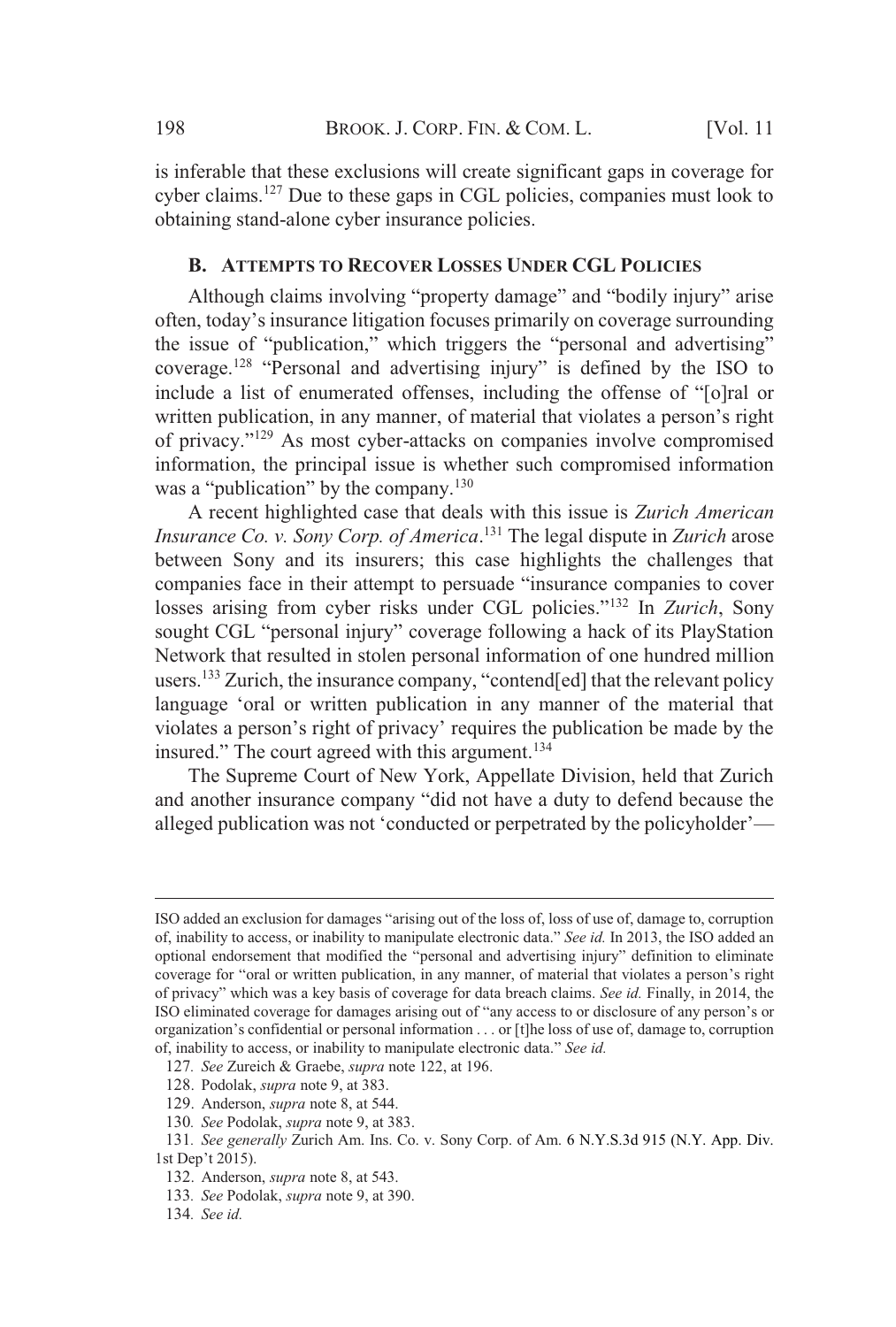a requirement not found in the language of the insurance policies."<sup>135</sup> The judge stated that "'insurance policies' coverage for the oral or written publication of materials that violate a person's right to privacy could not be triggered through the actions of third parties, in this case, the hackers . . . . "<sup>136</sup> In other words, because hackers stole the information, there was no publication by Sony, and thus no coverage.<sup>137</sup> In contrast to the holding in *Zurich,* courts should hold that information compromised by third party hackers does constitute a "publication," and afford coverage for such breaches,<sup>138</sup> as the U.S. District Court for the Eastern District of Virginia has held.<sup>139</sup>

The *Zurich* courts decision seems at odds with the FTC's reasoning for bringing its suits against companies that have inadequate cybersecurity. First, the relevant language in the CGL policy makes no mention of who must make the publication. The underlying class action suit against Sony alleged that Sony's security measures permitted the hackers to gain access to the network, meaning that Sony was responsible, as the FTC would argue, for the publication; this should at least have triggered the duty to defend.<sup>140</sup> Further, if the court holds that this was not a publication by Sony, but rather a publication by a third party, then how can the FTC sue and essentially blame companies for these third party hacks? The FTC is suing companies for publications by third parties, but they are not publications for insurers to protect. Companies are taking a hit from multiple sides with no help, prompting the need for stand-alone cyber risk insurance policies.

#### **C. STAND-ALONE CYBER RISK INSURANCE**

Recently, insurers have been marketing newer insurance products specifically tailored to covering cyber risks—this coverage has been called "the new frontier of the 21st century market."<sup>141</sup> This market was created in response to many insurers removing cyber coverage from CGL and other

<sup>135</sup>. Bibeka Shrestha, *Sony Fights Ruling That Nixed Data Breach Coverage*, LAW360 (Apr. 11, 2014, 2:53 PM), http://www.law360.com/articles/527570/sony-fights-ruling-that-nixed-data-brea ch-coverage.

<sup>136</sup>*. Id.*

<sup>137</sup>*. See* Podolak, *supra* note 9, at 390.

<sup>138</sup>*. See* DiCanio, *supra* note 109.

<sup>139</sup>*. See id.* The U.S. District Court for the Eastern District of Virginia held in *Travelers Indemnity v. Portal Healthcare Solutions,* that "making medical records accessible triggered the policy coverage, even though no third-party was alleged to have viewed the information, because, according to the court, '[p]ublication occurs when information is 'placed before the public' not when a member of the public reads the information placed before it.'" *Id.*

<sup>140</sup>*. See* Podolak, *supra* note 9, at 390.

<sup>141</sup>. Anderson, *supra* note 8, at 591–92 (quoting Harry Cylinder, *Evaluating Cyber Insurance*, CPCU EJOURNAL, Dec. 2008, at 1).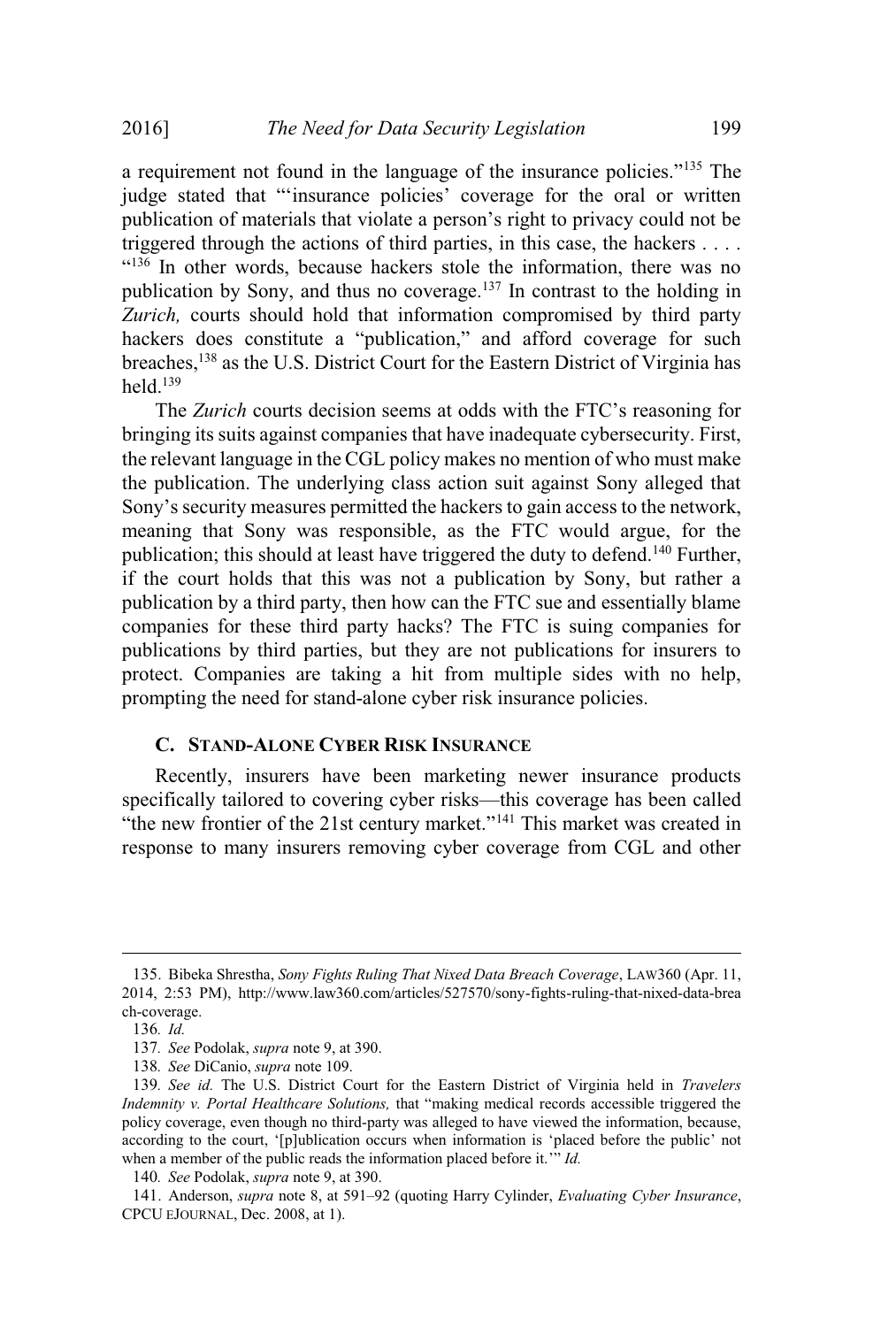traditional policies; $142$  in light of this change and court decisions such as *Zurich*, stand-alone cyber risk policies can cover the insurance coverage gap, giving companies an opportunity to mitigate the loss associated with a data breach.<sup>143</sup>

This cyber insurance market is referred to as the "Wild West" of insurance, as new policies are created on a regular basis and as old policies are constantly updated and revised.<sup>144</sup> However, what is clear is that the market intends for stand-alone cyber insurance policies and general CGL policies to work together.<sup>145</sup> Today, in most standard CGL policies, property damages coverage for electronic data<sup>146</sup> losses is limited to losses "that result from physical injury to tangible property, with tangible property being defined so as not to include electronic data."<sup>147</sup> On the other hand, standalone cyber policies tend to exclude coverage for property damage claims.<sup>148</sup> In light of inconsistent court decisions regarding CGL policy coverage, it is essential to companies' protection to receive advice on how to proceed in obtaining full coverage, using both types of policies.

Due to the increased publicity surrounding cybersecurity breaches and the insurance market for these breaches, the market is competitive—forcing cyber insurance plans to be greatly negotiable.<sup>149</sup> When companies are deciding which cyber insurance plan to purchase, they will want to obtain a cyber insurance policy that will:

(1) defend and indemnify against claims alleging a data privacy incident or a breach of network security; and (2) pay the costs to investigate forensically a data privacy or cybersecurity incident, pay for an attorney . . . , [pay to] cover the costs to send out letters notifying individuals about the incident . . . , [and] pay the costs of credit or fraud monitoring products offered to affected individuals.<sup>150</sup>

In addition, companies should take advantage of policies that adhere to third party liabilities, as well as first party cyber loss. Third party cyber liability policies usually cover the insured company against liability arising from

<sup>142</sup>*. See generally* Jeff Sistrunk, *Sony Hack Shows Need for Cyber Coverage On Many Fronts*, LAW360 (Jan. 9, 2015, 2:04 PM), http://www.law360.com/articles/609561/sony-hack-shows-needfor-cyber-coverage-on-many-fronts.

<sup>143</sup>*. See* Epstein & Keyes, *supra* note 114.

<sup>144</sup>*. See* SCOTT GODES, UNDERSTANDING DEVELOPMENTS IN CYBERSPACE LAW: LEADING LAWYERS ON ANALYZING RECENT TRENDS, CASE LAWS, AND LEGAL STRATEGIES AFFECTING THE INTERNET LANDSCAPE 45, 46 (2015).

<sup>145</sup>*. See* Podolak, *supra* note 9, at 403–04.

<sup>146</sup>*. See* Anderson, *supra* note 8, at 571–72 (electronic data is defined as "information, facts or programs stored as or on, created or used on, or transmitted to or from computer software, including systems and applications software, hard or floppy disks, CDROMs, tapes, drives, cells, data processing devices or any other media which are used with electronically controlled equipment.").

<sup>147</sup>. Podolak, *supra* note 9, at 403.

<sup>148</sup>*. See id.* at 403–04.

<sup>149</sup>*. See* Anderson, *supra* note 8, at 594.

<sup>150</sup>. GODES, *supra* note 144, at 46–47.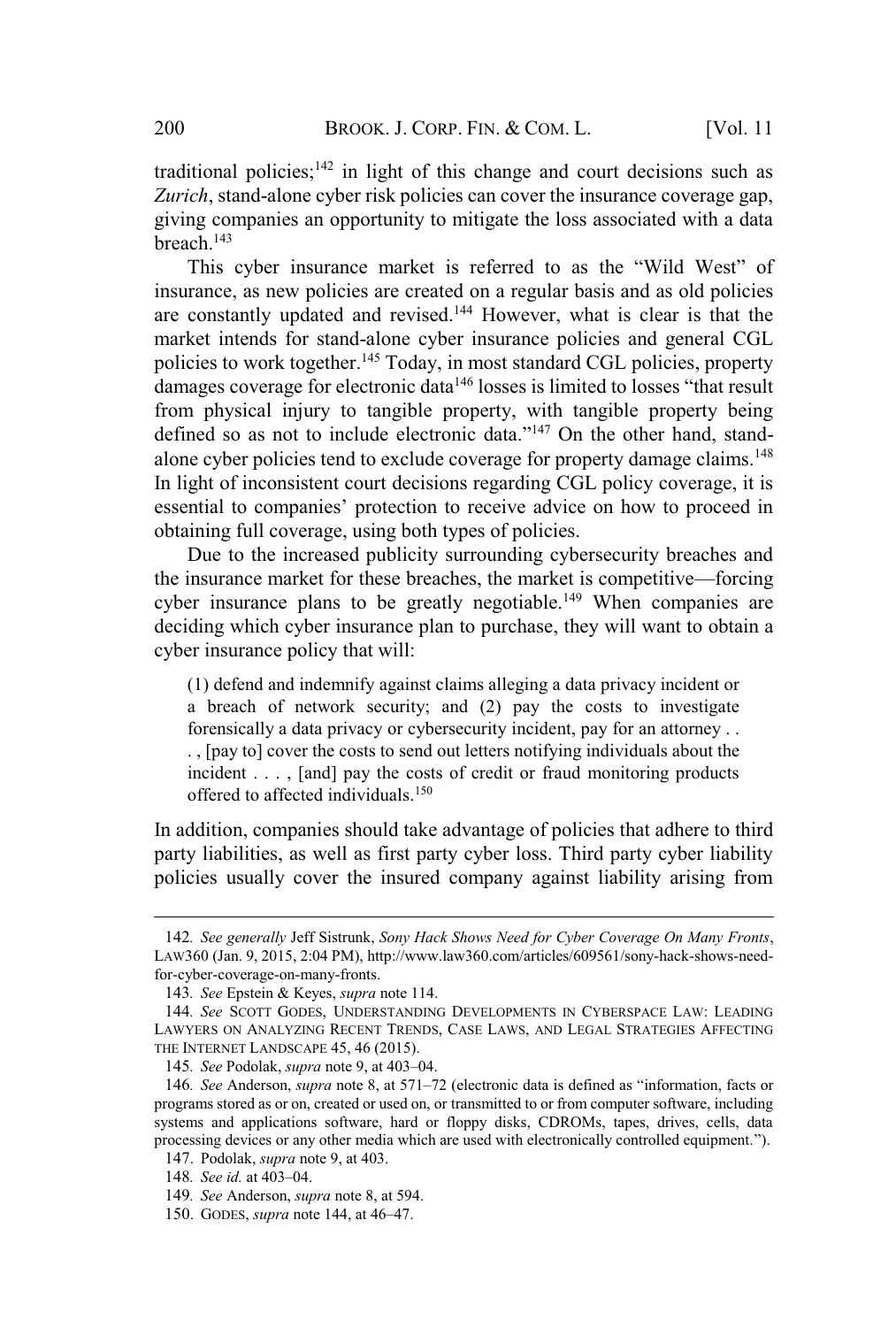hacks and other third party data breaches. The types of events that give rise to this coverage include a failure to secure data, theft of property, network security failure, and/or acts, errors, or omissions of employees or third party vendors.<sup>151</sup>

On the other hand, companies will want to be cognizant of cyber risk policies that include important exclusions. Although "in many cases these exclusions are intended to limit coverage to the specialty area of cyber risk and to avoid overlapping with general liability, D&O or other insurance policies,"<sup>152</sup> because of the increased need for these policies, companies need to make sure that the policies are not excluding necessary coverage. Specifically, companies need to beware of cyber insurance policies that "expressly require that a loss be directly caused by, or solely and directly caused by, an insured cause," because this would again exclude liability for third party hacks,<sup>153</sup> similar to the *Zurich* case.

It is important to recognize that cyber risk insurers are aware of the fact that companies are purchasing this insurance in response to alleged governmental regulation and statutory violations.<sup>154</sup> This is exemplified by the *National Union Fire Insurance Company of Pittsburgh v. Coinstar, Inc.*<sup>155</sup> decision, where the court denied insurance coverage.<sup>156</sup> As *Coinstar* demonstrates, insurance companies are increasingly using governmental regulation and statutory violations to deny coverage for cyber breaches;<sup>157</sup> companies must beware of this exclusion.

As with every decision regarding insurance, companies must look to the costs of these insurance policies. The unpredictable probability and costs of data breaches make cybersecurity insurance very expensive.<sup>158</sup> For example, in 2013, cybersecurity insurance premiums totaled \$1.3 billion.<sup>159</sup> Moreover, because of the high costs of this type of insurance, companies are put in the position of choosing whether to spend money on cybersecurity insurance or to invest in technology that they believe will improve their cybersecurity.<sup>160</sup> It is argued that because companies are beginning to invest in this type of

<sup>151</sup>*. See* Anderson, *supra* note 8, at 595.

<sup>152</sup>. Epstein & Keyes, *supra* note 114.

<sup>153</sup>. Podolak, *supra* note 9, at 405.

<sup>154</sup>*. See id.*

<sup>155</sup>*. See generally* Nat'l Union Fire Ins. Co. of Pittsburgh v. Coinstar, Inc., 39 F. Supp. 3d 1149 (W.D. Wash. 2014).

<sup>156</sup>*. See* Thomas B. Caswell, *2014 May Be Cyber Insurance's Most Popular Year Yet*, LAW360 (Mar. 21, 2014, 12:36 AM), http://www.law360.com/articles/520146/2014-may-be-cyberinsurance -s-most-popular-year-yet (explaining that on February 28, 2014, the U.S. District Court for Seattle ruled in *National Union Fire Insurance Company of Pittsburgh v. Coinstar Inc.,* that "the common liability policy exclusion for a 'violation of statute in connection with sending, transmitting or communicating any material or information' served to preclude any coverage for the hacking of PII from Coinstar's video rental kiosks.").

<sup>157</sup>*. See* Podolak, *supra* note 9, at 405.

<sup>158</sup>*. See* Garrie & Mann, *supra* note 26, at 384.

<sup>159</sup>*. Id.*

<sup>160</sup>*. See id.* at 385.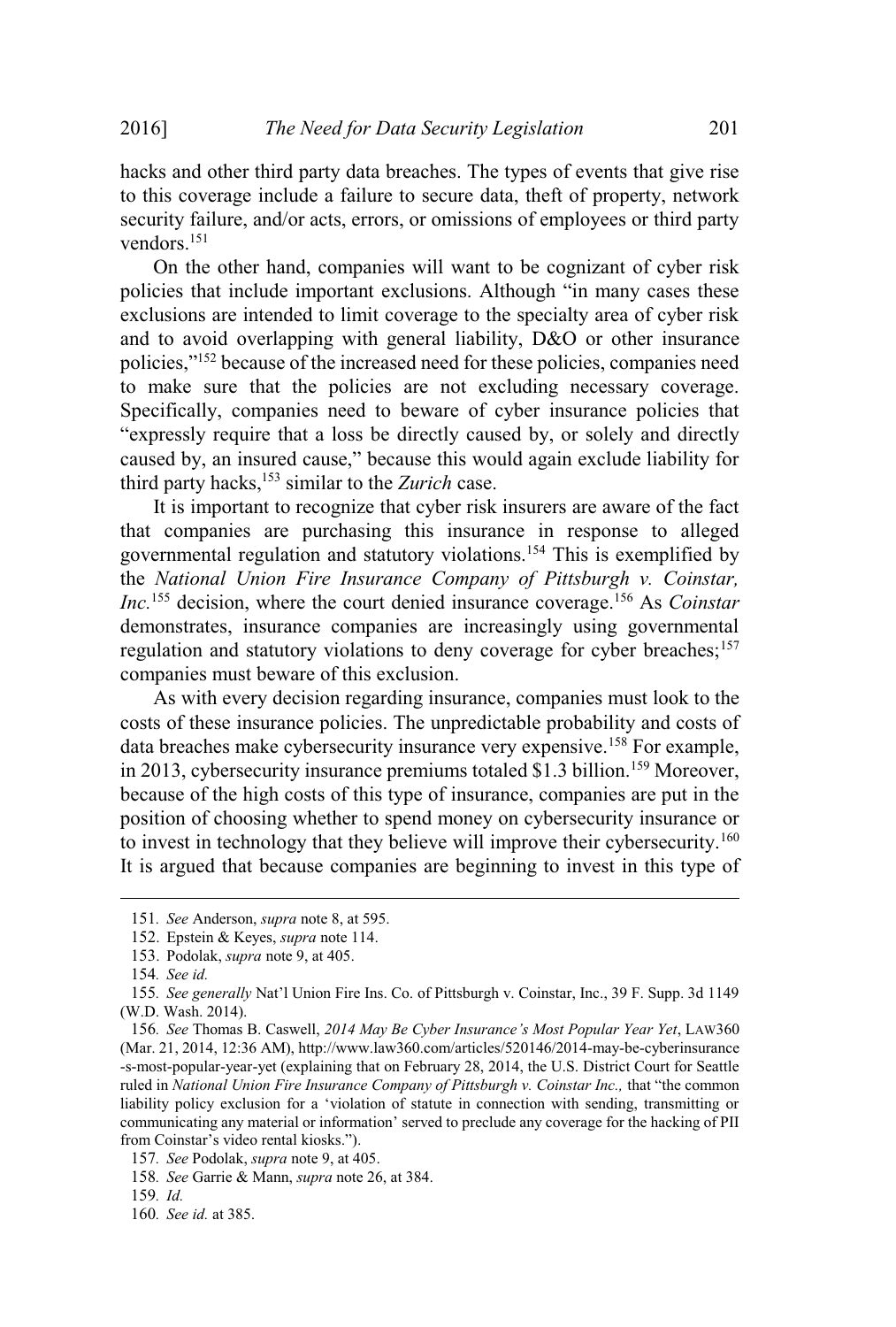insurance, that if these policies "indemnify state actions, administrative fines, property damage, business interruption, and consumer lawsuits arising from a breach," companies will not have an incentive to devote sufficient resources to their own security measures in an attempt to prevent such breaches.<sup>161</sup> This argument is flawed—because the main purpose of cyber risk insurance policies is to allow the insured to transfer the risk of a breach or compromise of its network, "[i]t comes as no surprise . . . that insurers concentrate on the implementation and maintenance of appropriate security and IT protocols as the foundation of the coverage."<sup>162</sup> Insurance companies will even deny coverage to companies that do not have the cybersecurity measures in place that they deem sufficient.<sup>163</sup>

Further, the Department of Homeland Security has stated that "a robust cybersecurity insurance market could help reduce the number of successful cyber attacks by: (1) promoting the adoption of preventative measures in return for more coverage and (2) encouraging the implementation of best practices by basing premiums on an insured's level of self-protection."<sup>164</sup> In addition, according to the Ponemon Institute, "preparing for a breach can greatly reduce the cost of a breach."<sup>165</sup> Insurers will reward the companies that choose to take precautionary steps, including "implement[ing] defensive measures such as an incident response plan and designat[ing] a team to execute that plan."<sup>166</sup> As such, it is likely that if a company spends a great deal on its cybersecurity infrastructure, cyber insurance agencies will offer insurance at a lower premium.<sup>167</sup>

As interpretations of cyber insurance policies are still in their infancy, it is crucial that companies understand their insurance policies and their risk in this developing area of law.<sup>168</sup> To do so, companies need courts to affirm solid and dependable insurance risk transfer strategies; "and now that the area of insurance for privacy and cyber security risks is expanding, there is likely to be an explosion of litigation regarding the meaning of insurance policies that cover these new and burgeoning risks."<sup>169</sup> It is essential that companies can follow settled law regarding cyber insurance, as the objective of such

- 168*. See* GODES, *supra* note 144, at 57.
- 169*. Id.*

<sup>161</sup>*. Id.*

<sup>162</sup>. Podolak, *supra* note 9, at 406.

<sup>163</sup>*. See* GODES, *supra* note 144, at 47–48 (explaining that in *Columbia Casualty Company vs. Cottage Health System,* a CNA insurance company sued Cottage Health, the insured, for failing to maintain minimum security practices; they argued that such failure allowed CNA to avoid covering the claim).

<sup>164</sup>. Davis, Li-Ming Wong & Paterson, *supra* note 6, at 647 (quoting the Department of Homeland Security).

<sup>165</sup>. Reynolds, *supra* note 115.

<sup>166</sup>*. Id.*

<sup>167</sup>*. See* Garrie & Mann, *supra* note 26, at 385.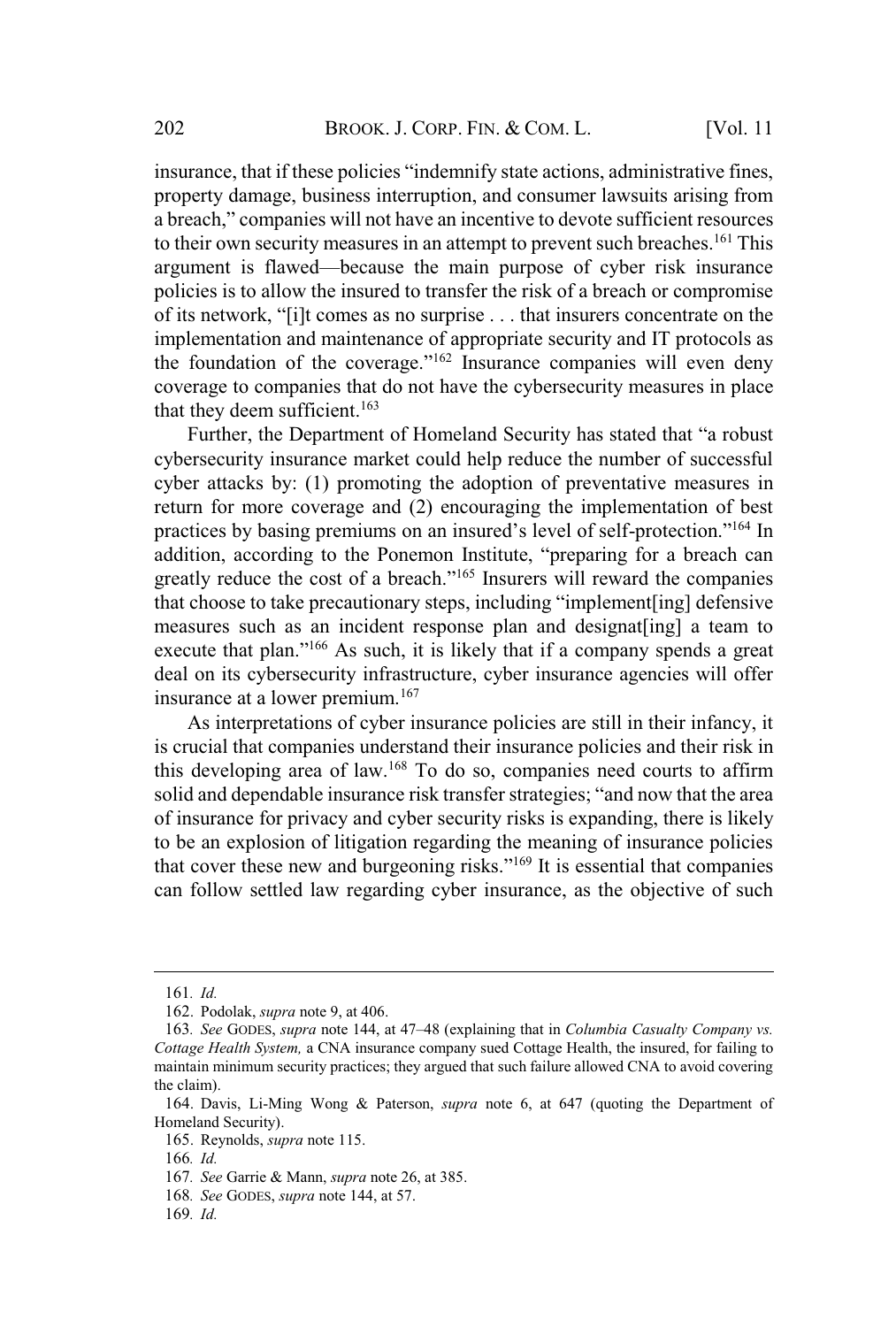insurance is to give companies an additional layer of financial security in times of heightened government regulation.<sup>170</sup>

# **IV. THE NEED FOR CYBERSECURITY LEGISLATION AND GUIDELINES**

## **A. FOLLOWING THE LEAD OF HIPAA AND GLBA**

"It is no longer a matter of *if* a breach is going to happen, but rather *when*."<sup>171</sup> As argued in Part II *supra*, prevention will never be enough and therefore, the FTC should not have the authority to sue companies for not implementing cybersecurity practices that neither the FTC, nor Congress, have ever set out. Instead, Congress should pass legislation for the corporate business sphere, similar to HIPAA in the health sphere and GLBA in the financial sphere. Similar to HIPAA and GLBA, the newly established legislation should give power to the FTC to institute guidelines for companies to follow when implementing security procedures; if done, these companies will know how to sufficiently protect themselves pursuant to the FTC's standards.

To begin, "[t]he financial sector is more secure than other industries and operates under specific cybersecurity mandates embedded in law. This correlation is no coincidence."<sup>172</sup> In 1999, President Clinton signed GLBA into law.<sup>173</sup> Subtitle A of GLBA Title V requires the FTC and other federal agencies to "establish appropriate standards for the financial institutions . . . relating to administrative, technical, and physical safeguards" for certain information.<sup>174</sup> The FTC issued the Safeguards Rule,<sup>175</sup> which "requires" financial institutions under FTC jurisdiction to have measures in place to keep customer information secure."<sup>176</sup> The FTC believes that this rule strikes an appropriate balance between allowing flexibility to financial institutions and establishing standards of safeguarding consumer information.<sup>177</sup> If the FTC struck a balance there, it should do the same in the corporate business sphere as well. Further, there is evidence that GLBA's dilute mandate

<sup>170</sup>*. See id.*

<sup>171</sup>. Patricia Bailin & Arielle Brown, *Preparing for A Data Breach: Data Security Regulations and Best Practices*, 32 WESTLAW J. COMPUTER & INTERNET 1, 1 (2015).

<sup>172</sup>. Bambauer, *supra* note 15, at 1050.

<sup>173</sup>*. See* Standards for Safeguarding Customer Information, 16 C.F.R. §§ 314.1–5 (2016).

<sup>174. 15</sup> U.S.C.  $\S$  6801(b) (2012) (explaining that the objectives of these standards are to: "(1) [e]nsure the security and confidentiality of customer records and information; (2) protect against any anticipated threats [to the security of] such records; and (3) protect against unauthorized access to or use of such records or information [that could cause harm to the customer].").

<sup>175</sup>*. See generally* 16 C.F.R. § 314.

<sup>176</sup>*. Financial Institutions and Customer Information: Complying with the Safeguards Rule*, FED. TRADE COMM'<sup>N</sup> (Apr. 2006), https://www.ftc.gov/tips-advice/business-center/guidance/fin ancial-institutions-customer-information-complying [hereinafter *Complying with the Safeguards Rule*].

<sup>177</sup>*. See* 16 C.F.R. § 314.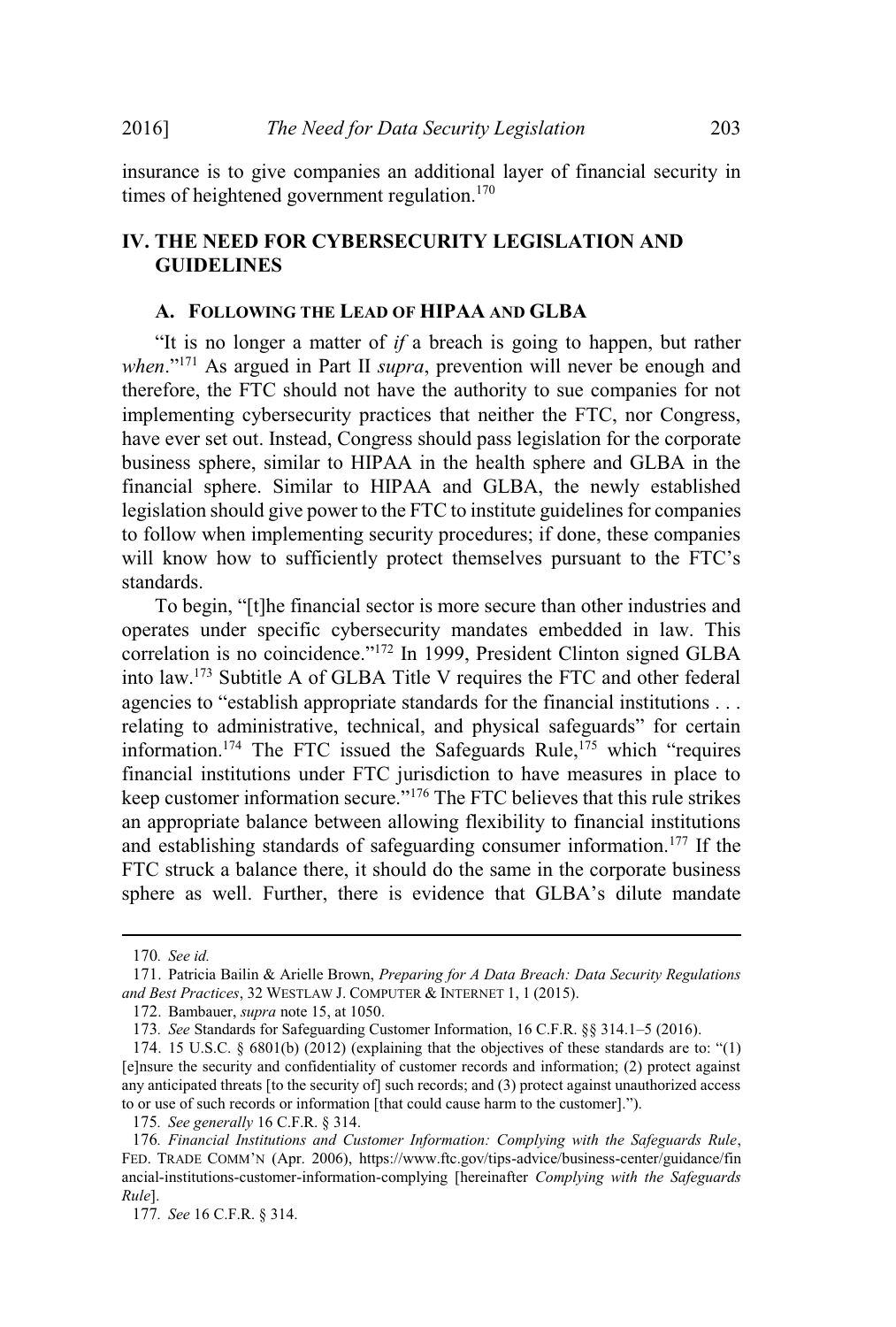increases cybersecurity for financial institutions; "[i]n a study by WhiteHat Security, banking websites had the fewest average serious security vulnerabilities of any industry.  $\ldots$ <sup>178</sup> If the FTC's main goal is to prevent cyber attacks, the best way to do that is to follow the financial industry's lead.

HIPAA Title II, similar to GLBA, requires the Department of Health and Human Services (HHS) to draft rules to increase the efficiency of the health care system by creating standards and guidelines for the use and dissemination of health care information, in order to protect the privacy and security of such information.<sup>179</sup> The Security Rule<sup>180</sup> was adopted in 2003<sup>181</sup> to implement the provisions of HIPAA. HIPAA's Security Rule is known to be "one of the most specific data security laws,"<sup>182</sup> and the new cybersecurity regulation guidelines for the corporate business sphere should mimic its structure.

Congress needs to pass legislation that gives the FTC authority to adopt a rule or regulation such as the Safeguards Rule and the Security Rule mentioned above. In doing so, "[a] regulatory strategy must be developed to strike a healthy balance between consumer-privacy interests and companies' interests in innovation and profit. Data-security enforcement standards cannot be so rigid as to stifle business growth or give hackers time to exploit the rules."<sup>183</sup> The following guidelines are recommendations for the first proposed rule in hopes to solicit comments to improve the guidelines to strike this balance.<sup>184</sup> This set of guidelines is not a one-size-fits all list; instead, it is meant to give companies guidance on how to structure their own security programs to avoid suit by the FTC in the event of a breach.<sup>185</sup>

<sup>178</sup>. Bambauer, *supra* note 15, at 1049.

<sup>179</sup>*. See Summary of the HIPAA Security Rule*, U.S. DEP'<sup>T</sup> OF HEALTH & HUMAN SERVS., http://www.hhs.gov/ocr/privacy/hipaa/understanding/srsummary.html (last visited Nov. 22, 2015) [hereinafter *Summary of HIPAA*].

<sup>180</sup>*. See* CTR. FOR MEDICARE & MEDICAID SERVS., SECURITY STANDARDS: ADMINISTRATIVE SAFEGUARDS 27–28 (2007) [hereinafter SECURITY STANDARDS], https://www.hhs.gov/sites/de fault/files/ocr/privacy/hipaa/administrative/securityrule/adminsafeguards.pdf (providing that the Security Rule has three safeguard guidelines sections: (1) Administrative Safeguards in §164.308; (2) Physical Safeguards in §164.301; and (3) Technical Safeguards in §164.312).

<sup>181</sup>*. See generally Summary of HIPAA*, *supra* note 179.

<sup>182</sup>. Solove & Hartzog, *supra* note 2, at 655 (explaining that "the HIPAA Security Rule requires organizations to access the control risk by implementing security programs, testing the company's data security, ensuring that outside data vendors secure data, training employees in data security, and implementing authentication and access control procedures." In addition, this security rule "requires technical safeguards, such as identification access controls and encryption, and physical safeguards, such as secure data disposal and physical access safeguards.").

<sup>183</sup>. Moncada, *supra* note 67, at 941.

<sup>184</sup>*. See* Department of Health and Human Services, 68 Fed. Reg. 8334 (Feb. 20, 2003).

<sup>185</sup>*. See* Davis, Li-Ming Wong & Paterson, *supra* note 6, at 650.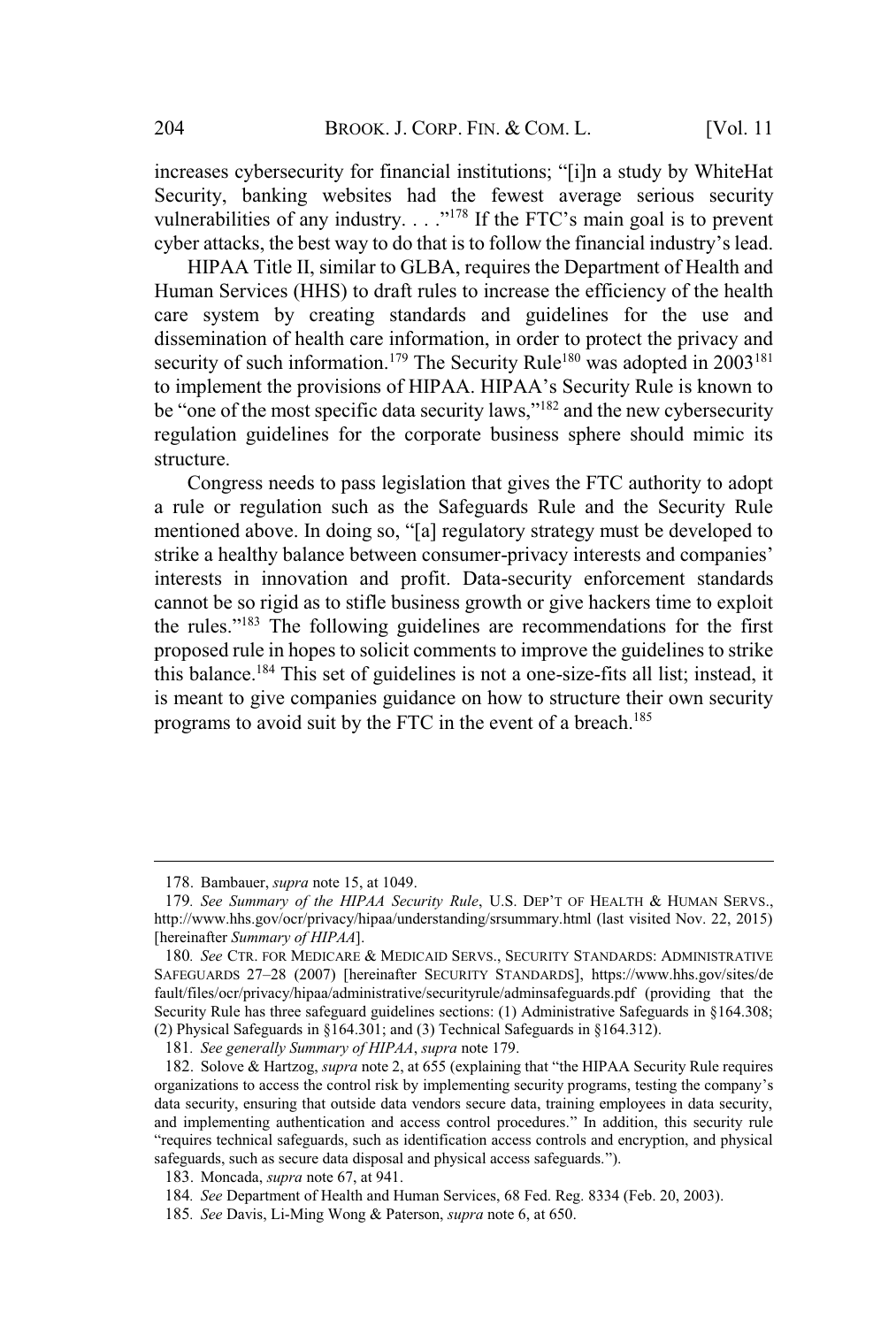# **B. RECOMMENDATION OF GUIDELINES TO IMPLEMENT<sup>186</sup>**

Companies are required to deter, detect, and defend against security breaches.<sup>187</sup> To start, companies must form a compliance team to understand and relay to their employees the correct way to comply with the new guidelines. Next, companies must hire a security team of cybersecuritycertified experts to work with the compliance team in implementing the safeguard guidelines below. This security team shall "develop, implement, and maintain a comprehensive information security program that . . . contains administrative, technical, and physical safeguards that are appropriate to [the company's] size and complexity, the nature and scope of [the company's] activities, and the sensitivity of any customer information at issue."<sup>188</sup> If a corporate entity fails to follow the guidelines listed below, and a data breach follows, the entity will be on notice that the FTC has the authority to bring action for such violations.

First, there must be an employee management and training division, where the company will be required to designate a privacy team responsible for developing and implementing its privacy policies and procedures.<sup>189</sup> Therein, the company shall designate one Security Official for the overall responsibility of the development and implementation of security procedures.<sup>190</sup> This security team shall: (1) conduct a background check on each employee who will have access to customer information;<sup>191</sup> (2) train its engineers in secure coding;<sup>192</sup> and (3) train the company's employees on its privacy policies and procedures, including basic steps to maintain the security, confidentiality, and integrity of customer information.<sup>193</sup> In doing so, the company shall implement a security awareness and training program for all of the employees to complete.<sup>194</sup>

Next, each company must have information systems to identify reasonably foreseeable internal and external risks to the security, confidentiality, and integrity of customer information, $195$  and assess the sufficiency of any safeguards in place to control those risks. To do this, each company shall "[c]onduct an accurate and thorough assessment of the potential risks and vulnerabilities to the confidentiality, integrity, and availability of electronic protected  $\ldots$  information held by the [company]."<sup>196</sup>

<sup>186</sup>. The following proposed guidelines were created by using and combining the published findings from the FTC's holdings in data-breach cases and the guidelines in GLBA and HIPAA.

<sup>187</sup>*. See generally Complying with the Safeguards Rule*, *supra* note 176.

<sup>188</sup>. Standards for Safeguarding Customer Information, 16 C.F.R. § 314.3(a) (2016).

<sup>189</sup>*. See* 15 U.S.C. §§ 6801(b), 6805(b)(2) (2012).

<sup>190</sup>*. See* SECURITY STANDARDS, *supra* note 180, at 8.

<sup>191</sup>*. Complying with the Safeguards Rule*, *supra* note 176.

<sup>192</sup>*. See* START WITH SECURITY, *supra* note 70.

<sup>193</sup>*. Complying with the Safeguards Rule*, *supra* note 176.

<sup>194</sup>*. See* SECURITY STANDARDS, *supra* note 180, at 14.

<sup>195</sup>*. See* 15 U.S.C. §§ 6801(b), 6805(b)(2) (2012).

<sup>196</sup>. SECURITY STANDARDS, *supra* note 180, at 4.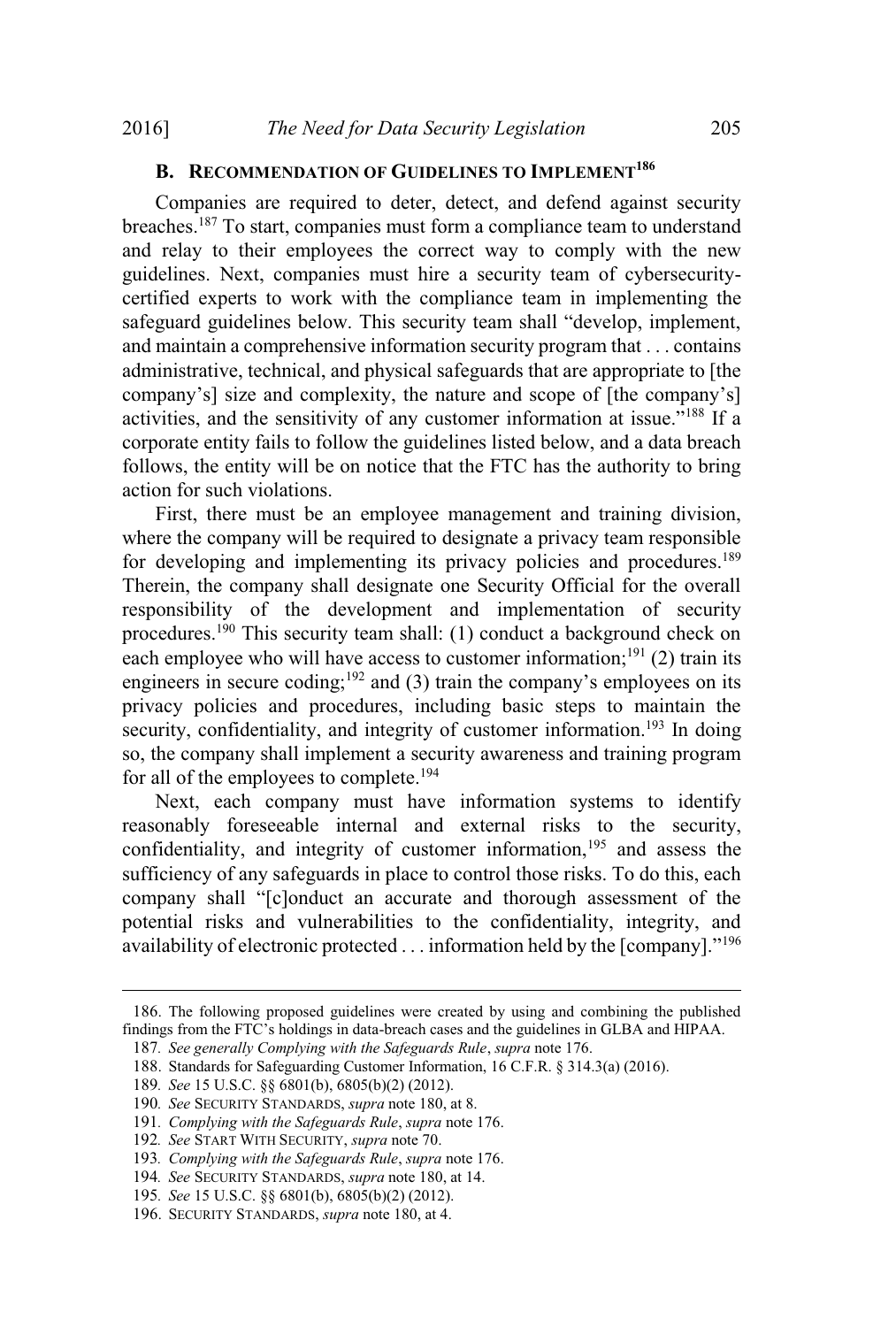Therein, each company shall only collect information from consumers that the employees, based on their security training, believe is necessary.<sup>197</sup> When the necessary information is collected, the company must dispose of it when the legitimate business need for it has subsided.<sup>198</sup> In addition, the company shall restrict employee access to a "need to know" basis and tailor administrative controls specifically to each employee's job needs.<sup>199</sup>

Each security team must develop technical safeguards to protect its information by implementing technical policies and procedures for its electronic information system.<sup>200</sup> In doing so, the company shall develop a unique authentication process. In addition to the use of passwords, companies should implement more secure authentication methods such as tokens or biometrics in which the employee must, for example, use his or her fingerprint and then type in his or her unique identification password.<sup>201</sup> This system should automatically log the user out after a thirty-minute period of inactivity. Further, companies shall implement a mechanism to encrypt electronic information to secure confidential material during storage and transmission; in doing so, the team shall make sure that the cryptography is secure throughout its lifecycle, not just during the initial transmission.<sup>202</sup> To do this, the data security team shall use a "tried-and-true industry tested and accepted method<sup>[]"</sup> to ensure the upmost trusted protection.<sup>203</sup>

Next, the company must "[i]mplement procedures to regularly review records of information system activity, such as audit logs, access reports, and security incident tracking reports."<sup>204</sup> The security team shall test the system for vulnerabilities at least once a week and must have intrusion detection and prevention software to monitor the network for suspicious hacking activity. In addition, there must be sufficient measures in place that have been tested to detect unauthorized access to its network.<sup>205</sup> Further, the team shall set security alerts and have an effective process in place to receive, address, and respond to security vulnerability reports and alerts.<sup>206</sup> The team shall evaluate and adjust the program in light of relevant circumstances, including changes in the firm's business or operations, or the results of security testing and monitoring; they must update and test procedures regularly to address vulnerabilities that have the potential to arise.<sup>207</sup> The company must continuously improve its system to keep up with the fast-changing pace of

<sup>197</sup>*. See* START WITH SECURITY, *supra* note 70, at 2.

<sup>198</sup>*. See id.*

<sup>199</sup>*. Id.* at 3.

<sup>200</sup>*. See* Department of Health and Human Services, 68 Fed. Reg. 8334, 8356 (Feb. 20, 2003).

<sup>201</sup>*. See* Gupta, Lahiff & Swaminathan, *supra* note 63, at 7; *see also* Security Standards for the Protection of Electronic Protected Health Information, 45 C.F.R. § 164.312 (2016).

<sup>202</sup>*. See* START WITH SECURITY, *supra* note 70, at 6.

<sup>203</sup>*. See id.*; *see also* 45 C.F.R. § 164.312.

<sup>204</sup>. Department of Health and Human Services, 68 Fed. Reg. at 8377.

<sup>205</sup>*. See* START WITH SECURITY, *supra* note 70, at 8.

<sup>206</sup>*. See* 15 U.S.C. §§ 6801(b), 6805(b)(2) (2012).

<sup>207</sup>*. See id.*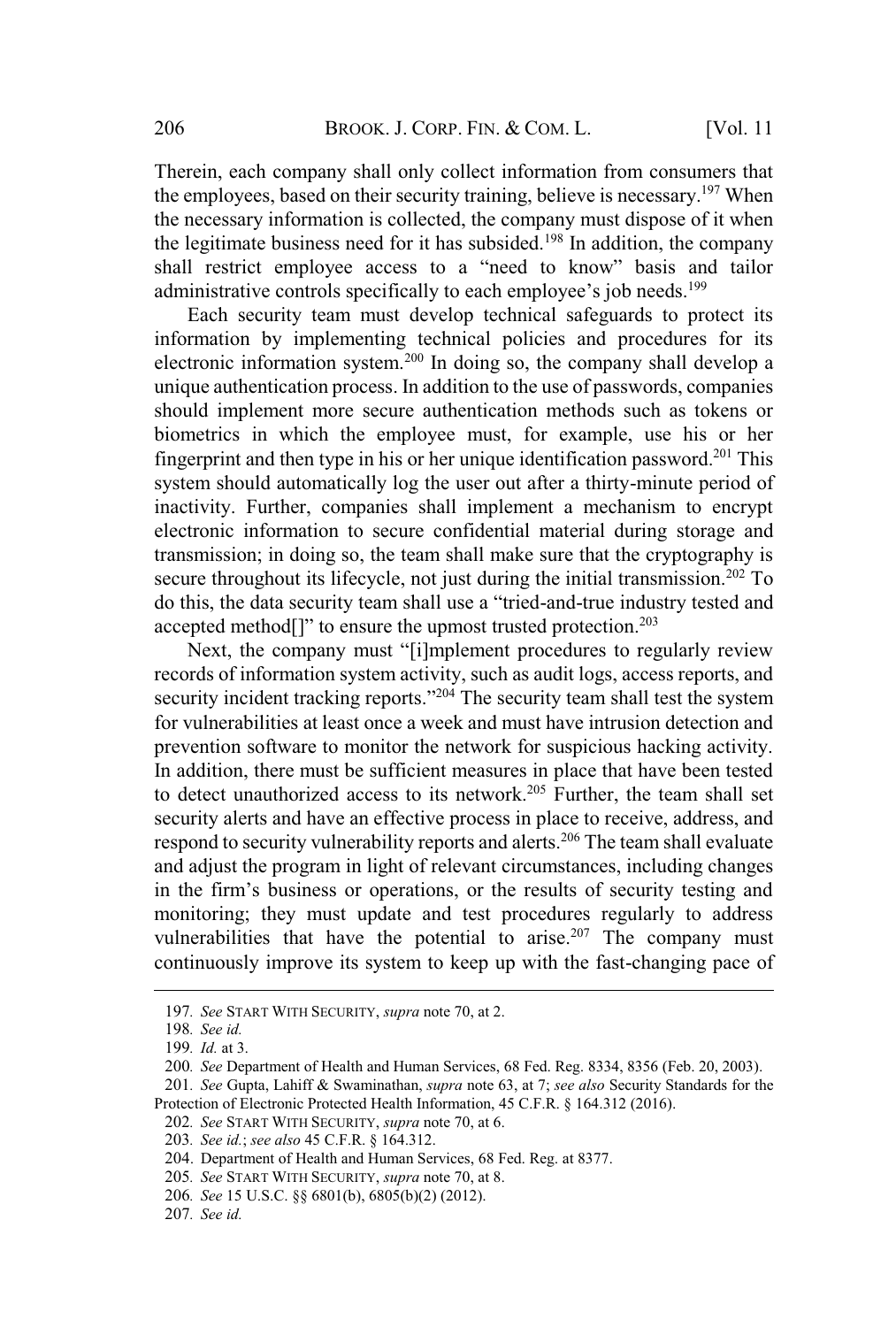cybersecurity attacks, strategies, and regulator activity.<sup>208</sup> Each employee must sign a statement of adherence to the security policies and procedures and, if violated, the employee will be subject to<sup>209</sup> a set of disciplinary procedures set out by the company.<sup>210</sup>

Further, each corporate entity must select service providers that can maintain appropriate safeguards; the company must make sure its contract requires service providers to maintain safeguards, and the company must oversee service providers' handling of customer information.<sup>211</sup> The security team shall continue to monitor to ensure that the service provider is meeting the company's requirements.<sup>212</sup> The company shall request that detailed records be kept on parties with access to the corporation's data stores and shall ensure that third parties entrusted with this access have data security policies of comparable strength to the corporation.<sup>213</sup>

In the event that a breach occurs, the company must have an established incident response plan including a response team, developed procedures for working with law enforcement, a customer notification and assistance process, $2^{14}$  and a contingency plan that includes a disaster recovery plan.<sup>215</sup> The company must mitigate any harmful effect it learns was caused by use or disclosure of protected information. In doing so, it must: (1) take immediate action to secure any information that has been compromised; (2) preserve and review files or programs that may reveal how the breach occurred; and (3) if feasible, bring in security professionals to help assess the breach.<sup>216</sup>

Lastly, each company must develop a Written Information Security Plan (WISP) outlining their security practices so that, if a breach does occur, the company can readily hand the WISP over to the FTC and the company's insurance provider to promptly address the issue of whether the company took reasonable security precautions.<sup>217</sup> The WISP shall document the information collected and stored by the company, along with the protocols, based on the guidelines, for handling each record.<sup>218</sup>

The FTC cannot regulate the aforementioned list of guidelines without receiving the power to do so from Congress. Only then will the FTC have the authority to regulate any company whose database stores consumer data.

<sup>208</sup>*. See* Davis, Li-Ming Wong & Paterson, *supra* note 6, at 652–53.

<sup>209</sup>*. See* SECURITY STANDARDS, *supra* note 180, at 6.

<sup>210</sup>*. See* Davis, Li-Ming Wong & Paterson, *supra* note 6, at 649.

<sup>211</sup>*. See Complying with the Safeguards Rule*, *supra* note 176, at 2.

<sup>212</sup>*. Id.*

<sup>213</sup>*. See* Davis, Li-Ming Wong & Paterson, *supra* note 6, at 652.

<sup>214</sup>*. See* Bailin & Brown, *supra* note 171, at 3.

<sup>215</sup>*. See* Security Standards for the Protection of Electronic Protected Health Information, 45 C.F.R. § 164.308(a)(7)(i) (2016).

<sup>216</sup>*. Complying with the Safeguards Rule*, *supra* note 176, at 5; *see also* SECURITY STANDARDS, *supra* note 180, at 17.

<sup>217</sup>*. See* Bailin & Brown, *supra* note 171, at 2.

<sup>218</sup>*. See id.* at 4.